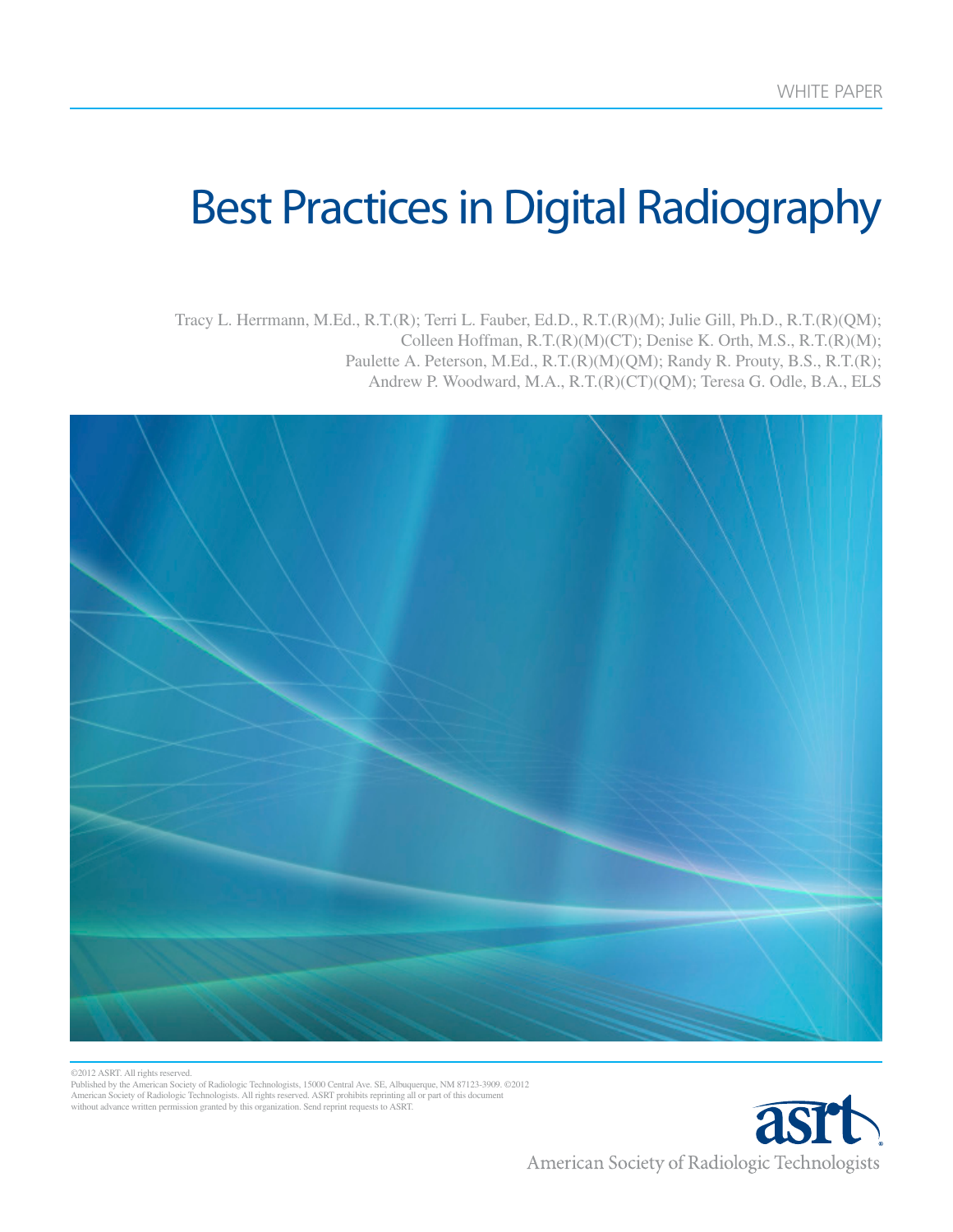## Best Practices In Digital Radiography

Tracy L. Herrmann, M.Ed., R.T.(R); Terri L. Fauber, Ed.D., R.T.(R)(M); Julie Gill, Ph.D., R.T.(R)(QM); Colleen Hoffman, R.T.(R)(M)(CT); Denise K. Orth, M.S., R.T.(R)(M); Paulette A. Peterson, M.Ed., R.T.(R)(M)(QM); Randy R. Prouty, B.S., R.T.(R); Andrew P. Woodward, M.A., R.T.(R)(CT)(QM); Teresa G. Odle, B.A., ELS

In the amount of radiation Americans are exposed<br>to as a result of diagnostic medical imaging<br>increased about sixfold from 1980 to 2006, and<br>for the first time in history, estimates of medica<br>radiation exposure nearly equa to as a result of diagnostic medical imaging increased about sixfold from 1980 to 2006, and for the first time in history, estimates of medical radiation exposure nearly equaled those for background radiation. The reasons for the increase were varied, and the highest percentage of collective dose (taking into account the effective dose and the size of the exposed population) easily was explained by the corresponding increase in computed tomography (CT) and nuclear medicine scanning over the same time period. All the same, the total number of medical imaging studies rose dramatically, and radiography was no exception. The number of radiographic and fluoroscopic studies skyrocketed from 25 million in 1950 to 293 million in 2006.

As reports on medical imaging use have been released, the focus on cumulative dose from regulatory bodies, clinical societies and the public has intensified, leading to concerns about utilization of medical imaging. Historically, radiation exposure from diagnostic medical imaging was not considered a problem, and there was no evidence that exposure to low doses of ionizing radiation increased cancer risk. The benefits of radiography have remained clear over the more than 100 years of diagnostic medical imaging history. Another fact that has remained clear is the critical role that radiographers play in ensuring patient radiation safety during medical imaging procedures. Radiographers must adhere to the "as low as reasonably achievable" (ALARA) principle by keeping radiation

dose as low as is reasonably achievable when performing digital radiography.

As radiographers have adjusted to the advent of digital radiography, they have had to refine exposure technique selection and pay closer attention to radiation protection. Newer digital technologies offer many benefits over film-screen technology, such as time savings, greater dynamic range, wider exposure latitude and postprocessing capabilities, plus advantages such as image manipulation that enable radiologists to adjust images at their workstations. As a result, there is a tendency to be less concerned about exposure technique and the opportunity to use more radiation than necessary, a trend that often is referred to as "dose creep." Exposure techniques that radiographers can use to ensure that digital images are of optimal quality and minimal patient radiation dose differ from those used for film-screen imaging. Because digital imaging technology is relatively new and rapidly changing, radiographers' skill levels vary, and resources often are scattered and even conflicting. Radiographers, and their patients, would benefit from a single source that offers background information, best practices and recommendations on optimizing digital radiography and patient radiation safety.

## **Digital Radiography Background**

The first form of digital imaging, digital subtraction angiography, was introduced in 1977 and put to clinical use in 1980. Today, the term digital radiography in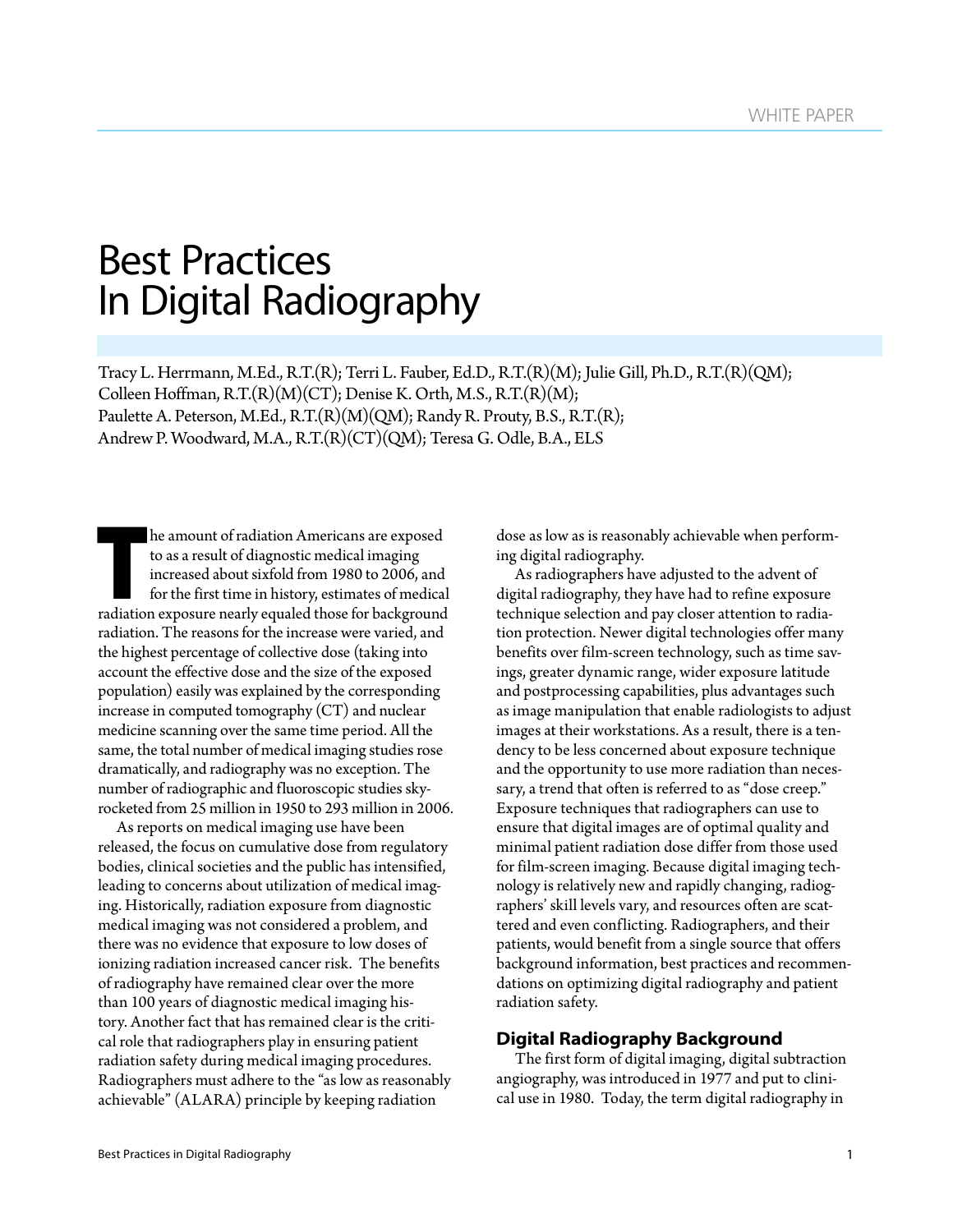the literature and in practice encompasses computed radiography and direct digital radiography. Computed radiography (CR) is a system that replaced film with a storage phosphor plate as the image receptor. The latent image on the exposed plate is scanned by a laser beam and converted to digital data to produce the image. Direct digital radiography (DR), which also might be further classified as direct and indirect image capture, involves acquiring image data in digital format, without laser scanning to extract the latent image.

In CR, storage phosphor image plates were first used to record general radiographs in 1980. The direct capture of x-rays for digital images was introduced with DR using of a charge-coupled device in 1990. The technology evolved and improved over the next decade and by 2001, flat-panel thin-film transistor detectors could expose and display images in near real time. Growth in digital image receptors has risen slowly and steadily, and within a few years could increase to double-digit annual rates. Today's technology includes a variety of devices and materials such as storage phosphor plates, chargecoupled devices, thin-film transistors, photoconductors and x-ray scintillators. Cassette-based and cassette-less systems have blurred the lines between CR and DR. An analysis by the technologies market research firm Technavio reported that the global digital radiography market could increase by a compound annual growth rate of 3.3 percent through 2014. The complexity of the operation of these systems has created misconceptions about the best practices for the use of digital radiography.

In general, radiography examinations represent 74 percent of all radiologic examinations performed on both adults and children in the United States, and contribute to about 40 percent of radiation exposure. Although much attention in recent years has focused on lowering CT dose in particular, the prevalence of radiographic examinations, exposure and a rise in transition to digital image receptor technology necessitates a thoughtful and thorough examination of best practices for radiographers regarding digital exposure techniques and radiation safety.

#### **Dose**

When following the ALARA principle, radiographers should minimize patient exposure from digital radiography procedures. The use of digital image receptors can result in lower radiation dose than the use of film-screen image receptors, without loss of image quality. Using digital image receptors requires careful and consistent attention to institutional protocol and practice standards, however. Conventional film-screen radiation exposure techniques are based on the specific film-screen system and the conditions under which the radiographer processes the film. Digital radiography separates acquisition, processing and display, which enables a radiographer to produce an image that has acceptable diagnostic quality, but could be underexposed or overexposed. Adjustments to compensate for exposure technique errors can be made at the time of display, although doing so is not a best practice. The best practice is to select the appropriate exposure technique factors for the patient's size and condition, based on a planned exposure system designed in collaboration with radiologists, to determine adequate image quality for diagnosis.

Image quality depends heavily on contrast, or the relative differences in brightness or density in the image. Image contrast has two primary components, subject contrast and display contrast. Subject contrast is related to the absorption of the x-ray beam by the subject's tissues. Display contrast can be adjusted in postprocessing and by adjusting the monitor display's window width. Very low contrast (many shades of gray) makes it difficult for a radiologist to differentiate between structures and identify anomalies or pathologies; an image must have contrast to demonstrate different structures and to be diagnostically useful. Very high contrast reduces the image to a scale of mostly black-and-white brightness or densities, which hinders visibility of the anatomic details. In digital imaging, contrast is the ratio of brightness of adjacent structures to one another, and gray scale represents the range of brightness levels.

Subject contrast is determined by different absorption of the x-ray beam by various tissues, anatomic thicknesses and tissue densities in the body and the penetrability of the beam primarily controlled by kVp. Unlike image contrast, subject contrast cannot be manipulated or recovered with postprocessing; it is directly affected by how the x-ray beam is attenuated in anatomic tissues, such as bone and soft tissue.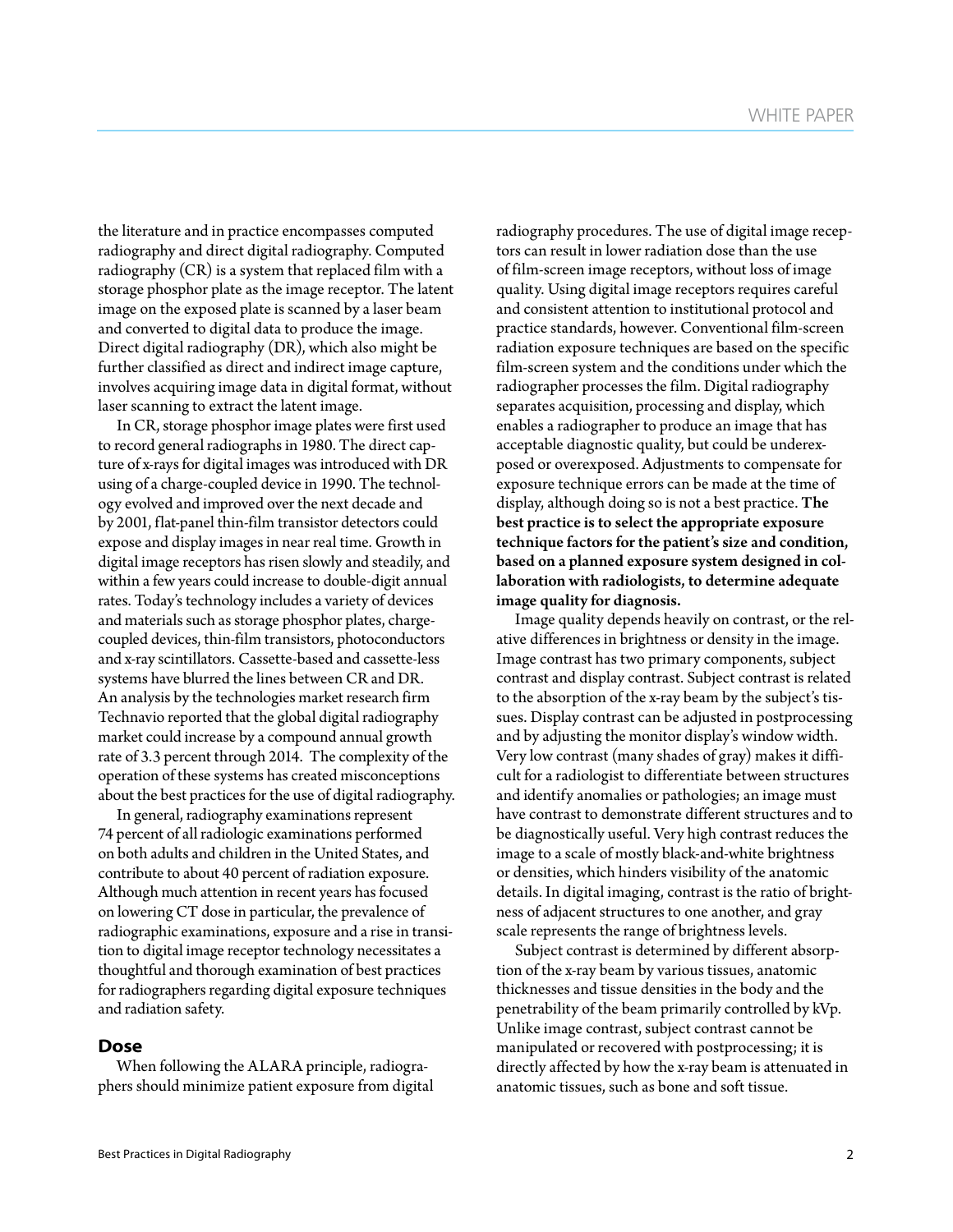The ability to adjust display brightness and contrast during postprocessing can affect radiographers' attention to the primary principle of radiation protection: optimal image quality with minimal patient exposure. Radiographers must pay careful attention to all aspects of radiographic exposure technique to provide diagnostic image quality and minimize patient exposure, helping to maximize benefit over potential harm. In addition, the wider range of radiation intensities that digital image receptors can detect has allowed for a wider range of values to be processed digitally to display a diagnostic quality image. Because image receptor exposure information is not apparent from the examination or recorded for each digital examination, there is a further disconnect between image capture and the resulting patient exposure. A best practice in digital radiography is the consistent inclusion of information regarding the image receptor exposure in the image data provided throughout the image archiving process.

In digital radiography, the computer automatically adjusts an image that is overexposed to ensure that the image is of diagnostic quality. This automatic adjustment, separation of image acquisition and display and lack of available dose information can contribute to increased patient exposure. What's more, an excessive exposure to a patient during a digital radiography examination does not affect image quality, except at extremely high levels of exposure. In fact, the decreased image noise that results from additional exposure can lead to a corresponding decrease in complaints from radiologists regarding image quality. In turn, radiographers might be inclined to adjust exposure technique to slightly increase the amount of radiation and subsequently patient radiation dose.

These factors have contributed to dose creep and a gradual increase in patient exposure. Radiographers, often faced with feedback that unwittingly reinforces slight overexposure and lacking the visual cues that density offered in film-screen imaging, often choose the path of least resistance: increased exposure technique, decreased chance of image noise and avoidance of repeats.

Many standard practices and the control of dose creep require careful review and strict adherence to sound radiation safety practices to minimize patient dose. Radiographers also need access to collected and standardized information at the institutional and national levels to help them better navigate the transition to the best practices for radiation safety in digital imaging. Avoidance of repeat exposures, careful use of shielding and beam restriction, clearly established accepted ranges for exposure indicators (EIs) and other practices will be covered in the Best Practices discussion below.

## **Social Marketing and Radiation Safety Initiatives**

Issues such as dose creep have not gone unnoticed. National and global attention have focused on medical radiation, and several initiatives have begun educating radiographers, physicists, radiologists, referring physicians and the general public. One such initiative, the Image Gently campaign sponsored by the Alliance for Radiation Safety in Pediatric Imaging, began in 2008 to promote radiation protection for children who have received medical imaging procedures. With an initial focus on reducing radiation dose to children undergoing CT examinations, the campaign soon progressed to fluoroscopic and interventional procedures, nuclear medicine and other medical imaging including routine digital radiography. In 2011, the campaign released a safety checklist for performance of DR examinations on pediatric patients. More than 14,000 medical professionals have taken a pledge to minimize radiation dose to children and the campaign's pediatric CT protocol has been downloaded from its website more than 26,000 times. More recently, the American College of Radiology (ACR), ASRT, American Association of Physicists in Medicine (AAPM) and Radiological Society of North America jointly developed the Image Wisely campaign to lower the amount of radiation used in medically necessary imaging and to eliminate procedures that are unnecessary.

Much of this change was brought about by media reports linking CT scans to childhood cancer. However, once ionizing radiation from medical imaging moved into the public arena, medical professionals could no longer deal with the matter in isolation. According to the ACR, the radiology community alone had focused on patient radiation safety issues until these potential hazards were publicized. Other members of the medical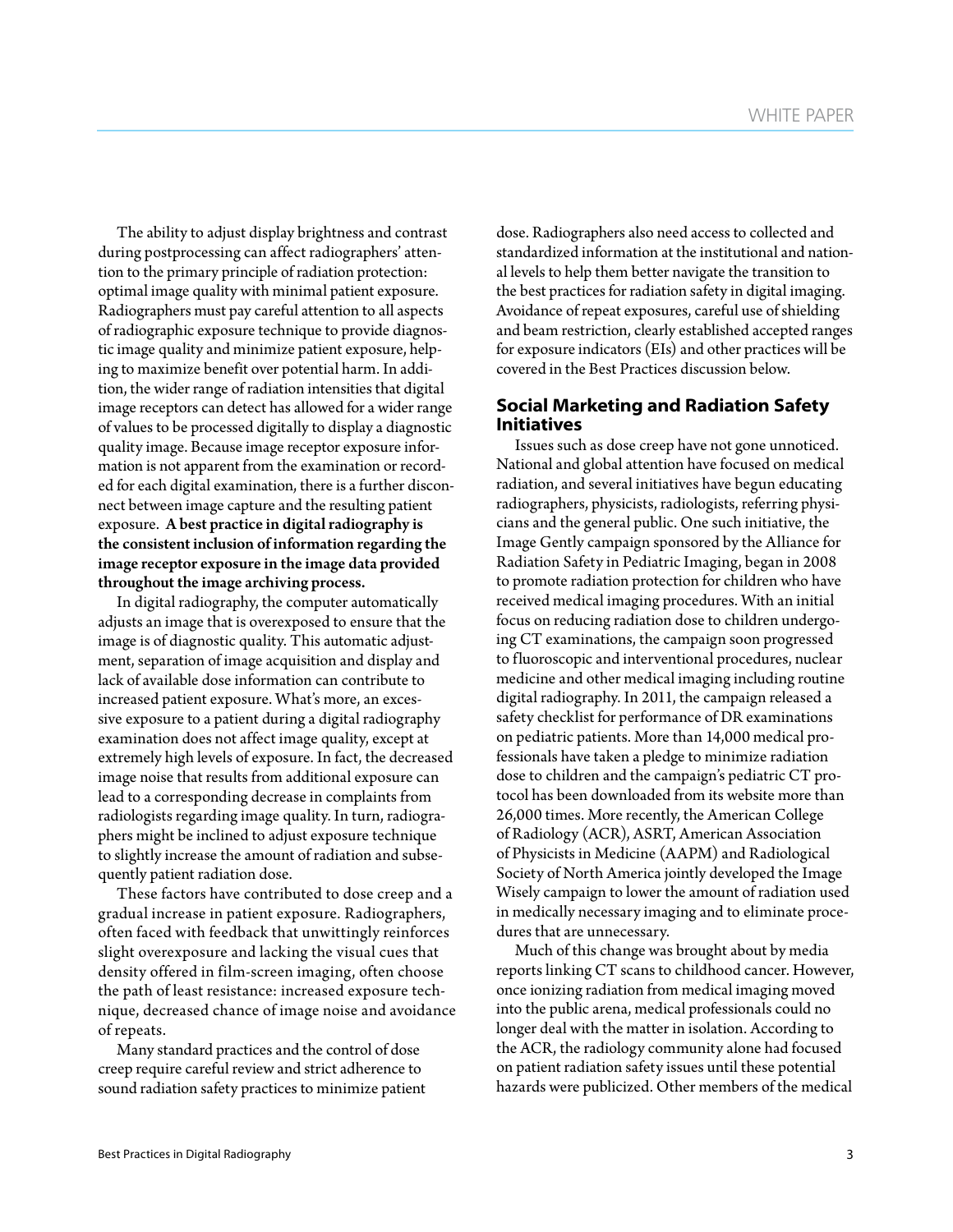community and the public now see the issue more clearly. Multiple organizations and individuals have worked together to address the problem. The Alliance for Radiation Safety in Pediatric Imaging, which was founded by four imaging organizations, continues to be a leader in radiation safety initiatives.

There also have been international efforts to improve medical radiation safety. The United Nations Scientific Committee on the Effects of Atomic Radiation (UNSCEAR) published a report in 2010 that described a strategic plan through 2013. UNSCEAR asked the public, authorities and scientists to be more aware of radiation dose in medicine. At a 2010 meeting, UNSCEAR called for improved data collection, analysis and dissemination of information for patients and those exposed to radiation occupationally. The International Commission on Radiation Protection has updated reports and recommendations and the International Atomic Energy Agency launched an action plan in 2002 aimed at reducing patient exposure to radiation. The plan included an informational website for patients about radiation protection.

The World Health Organization (WHO) joined with other organizations and agencies in 2010 in calling for global sets of evidence-based referral guidelines for medical imaging. The European Commission committed to developing guidelines for its member states and has aimed to compel member states to adapt their national regulations and quality assurance programs to meet more standardized and stringent requirements.

The Society for Pediatric Radiology held a 2004 white paper conference on Feb. 28, 2004, in Houston, Texas, that summarized the need to emphasize the ALARA principle in digital imaging. The white paper conference faculty recommended a team approach to dose management. Other recommendations included improved training of radiographers and standardization of nomenclature among manufacturers to assist in understanding and minimizing dose, improved dose feedback, and development of standards in digital radiography. The findings and recommendations were published in an October 2004 supplement to *Pediatric Radiology*, the December 2004 issue of *Radiologic Technology* and the February 2005 issue of the *American Journal of Roentgenology*.

In 2010, the U.S. Food and Drug Administration's (FDA) Center for Devices and Radiological Health began an initiative to decrease unnecessary exposure from medical imaging procedures. As a result the FDA has supported the development of educational materials and a safety checklist for digital radiography via the Image Gently campaign. The FDA also has recommended that manufacturers design medical imaging equipment with pediatric populations in mind. Through education, research and reports in the literature and change in practice, culture change can occur. Much work still can be done to compel the culture and practice changes needed to ensure radiation safety and minimize patient dose in digital radiography.

## **ACR Practice Guideline for Digital Radiography**

The ACR developed a practice guideline for digital radiography in 2007. The document's intent was "to provide guidance and assistance in the understanding and clinical use of digital radiography equipment in order to deliver optimal image quality at appropriate radiation doses, and to ultimately provide excellent safety and care for patients undergoing digital radiography examinations." In general, ACR practice guidelines for any examination or process undergo literature and field review, summary of expert opinion and informal consensus that results in recommended conduct. The guidelines are not intended to be legal standards of care; providers can use them as the basis for practice and modify them according to individual circumstances and resources.

The ACR guideline on digital radiography provides information lost in the gap between film-screen and digital imaging, and some of the key points of the guidelines are included in this paper. By clearly outlining information such as personnel qualifications, grid use, prevention of dose creep and determining proper exposure factors, the guidelines laid the groundwork for facility protocols and standardization of digital exposure technique. The ACR guidelines also compare film-screen and digital technologies, helping radiographers and other medical professionals better understand the nuances they face in working with digital imaging.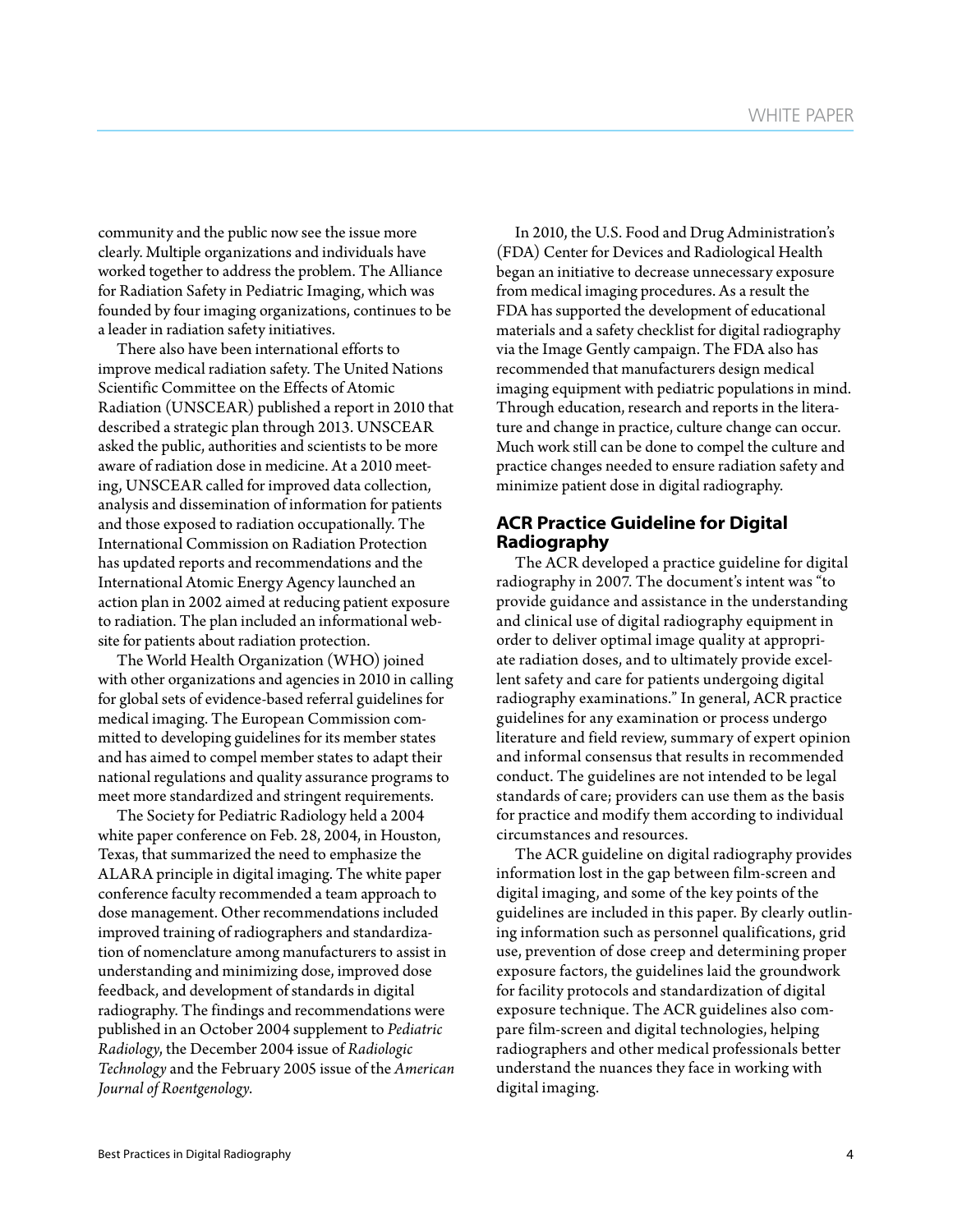## **Scope of White Paper**

The ASRT has championed radiation protection in digital imaging for all age groups through its support of and participation in the Image Gently and Image Wisely campaigns. In addition, ASRT has a continued history of promoting these areas of professionalism through publication of educational and promotional materials for the public and the medical imaging community. The Consistency, Accuracy, Responsibility and Excellence in Medical Imaging and Radiation Therapy (CARE) bill can help provide the foundation for national uniformity of licensure laws. The ASRT supports efforts toward the passage of the CARE bill to promote minimum standards in each state that ensure only educationally prepared and clinically competent radiologic technologists perform radiographic examinations and radiation therapy procedures. This white paper is a significant continuation of ASRT's dedicated efforts in promoting radiation protection for patients and professionalism for radiologic technologists.

This white paper combines information from trusted sources such as the ACR guidelines, textbooks, professional and government organizations and periodical literature on exposure technique and patient exposure. The information gathered aims to support preparation of radiographers for digital radiography practice and to examine digital radiography's best practices for a balance of optimal image quality and patient radiation safety.

Radiographers assume extensive responsibility in the radiation safety of patients. The ACR white paper on radiation dose in medicine places final responsibility for additional action before radiation exposure on radiographers. Further, the paper states that "technologists are responsible for limiting radiation exposure to patients by ensuring that proper procedures and techniques are followed… ."

Radiographers who perform digital radiography examinations must recognize their responsibility in understanding how to optimize digital images while minimizing radiation dose to patients. As the "experts" on exposure technique in radiology teams, radiographers should be proactive in remaining up-to-date on the basics of radiation protection and new technologies.

The best practices and recommendations included in this white paper serve as a resource for radiographers who perform digital radiography examinations. This white paper is not, however, an all-inclusive document, nor should any of these recommendations be taken as superseding institutional policy or state regulations. In addition, much like digital technology, it is meant to be a fluid, living document.

## **Step-by-Step Best Practices**

Radiographers need to take responsibility for understanding and appropriately performing digital radiography procedures because it is their professional duty and an essential component of the radiographers' practice standards and code of ethics. Aside from preparing for digital radiography examinations through attainment of proper education and skills sets, there are a number of ways before, during and after examinations that radiographers can optimize exposure technique and minimize radiation exposure.

## **Before the Exam Begins**

Because radiographers usually are the first, and often the only, medical professional to interact with patients who are scheduled for radiology examinations, radiographers are charged with a great deal of responsibility even before examinations begin. Ensuring that patient radiation safety is maintained and exposure minimized requires regular attention to several matters before capturing the images. Some of the issues are common to the film-screen environment, but reiterated here.

#### *Procedure Validity*

As a patient advocate and the last medical professional to potentially screen for appropriateness before performing an examination, the radiographer has a responsibility to recognize and take action when an incorrect exam is ordered. In an ASRT survey of radiographers conducted for the Image Gently campaign, nearly 12 percent of respondents cited "unneeded exams ordered by doctors" as contributing to or causing excess radiation exposure when performing pediatric digital radiography. Inappropriate diagnostic imaging examinations unnecessarily add to cumulative radiation dose in patients. The radiographer might be the only person who has the opportunity to recognize that the examination is a duplicate or is questionable in terms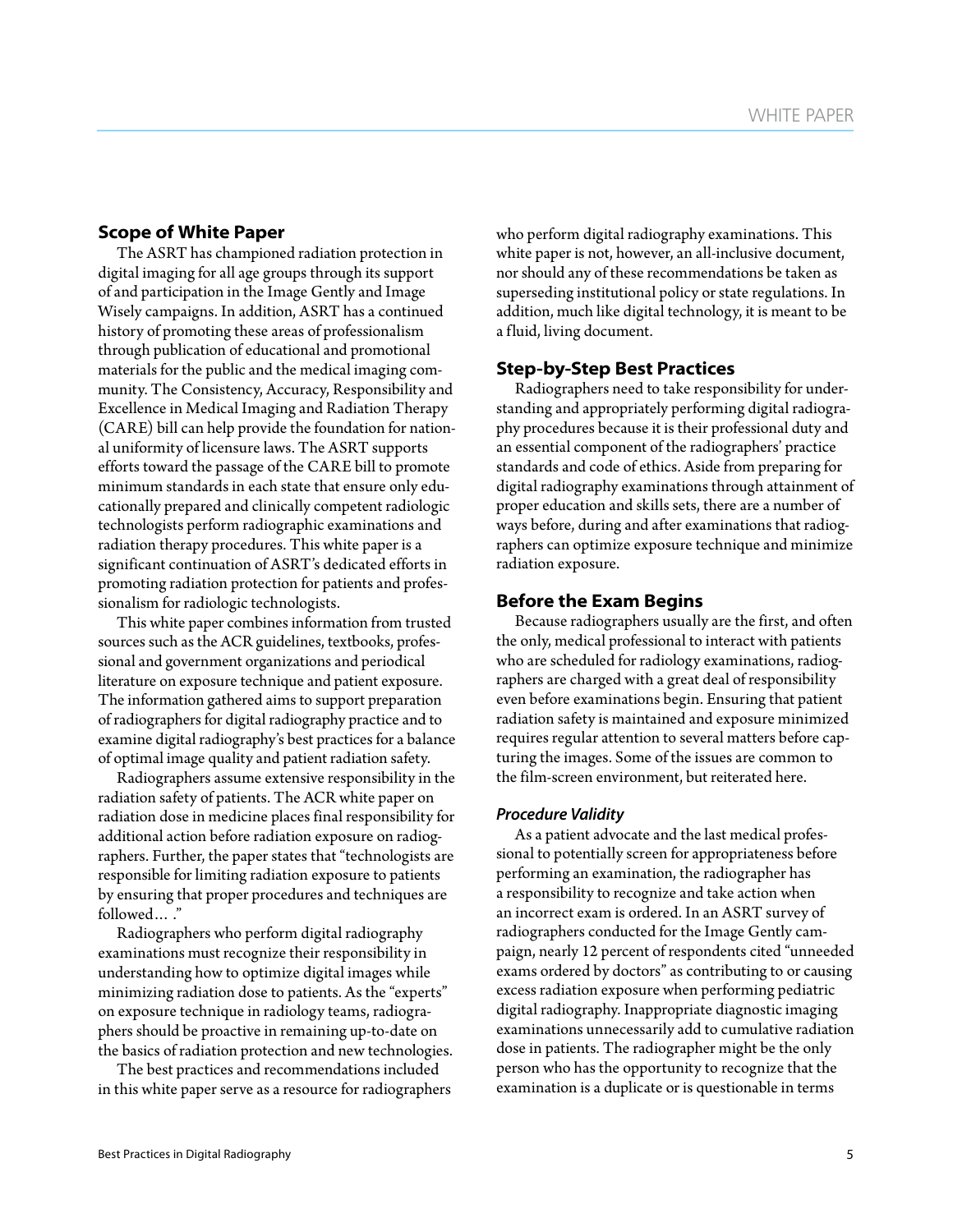of indication or appropriateness. Radiographers should consult with the radiologist or ordering physician or request additional information from the ordering physician that can further indicate the correct procedure to be performed when there is a suspicion of an inappropriate exam order.

On a broader scale, increased utilization of diagnostic medical imaging has added to increased patient radiation doses. A higher frequency of high-dose examinations can directly affect individual and collective dose. The issue of imaging overutilization is being addressed globally with calls for standardizing of image justification, along with social media campaigns and intervention of payers or other third parties.

Organizations such as the ACR have addressed utilization by developing guidelines to help referring physicians select the appropriate imaging procedure. An example is the ACR Appropriateness Criteria, evidence-based guidelines developed by panels of experts in imaging; the criteria cover several types of diagnostic imaging and therapeutic uses of imaging and ionizing radiation. The World Health Organization has proposed development of global guidelines for appropriate referrals to medical imaging. WHO hosted a conference in March 2010 with 36 experts from around the world; the experts recommended development of the guidelines under WHO's umbrella. The guidelines are expected to include radiation dose level for examinations, along with efficacy ratings and a grade for strength of existing evidence regarding each examination's efficacy.

Tracking of previous examinations also can help radiographers identify duplicate examinations before beginning the procedure. Reviewing health records can help spot duplicate examinations, but patients may have imaging examinations performed by any number of providers within a given time period. Many international organizations and agencies have approved or developed systems that track radiographic procedures in a fashion similar to vaccination records. Using a system-based approach that standardizes input from providers rather than patients could help facilitate identification of duplicate examinations and recording of cumulative dose. In addition to identifying duplicate examinations, a radiographer must review the patient's

health history with the patient. Important information can be obtained by asking routine questions of the patient to further validate the ordered examination and to determine whether the patient should have an examination that involves radiation. It is a best practice in digital radiography for the radiographer to carefully review the examination ordered to prevent potential duplication and to ensure appropriateness as related to the patient's history. If there is a possibility that the examination might be inappropriate, the radiographer then should consult with the radiologist and/or ordering physician to ensure the appropriate examination is being obtained.

#### *Departmental Standards and Protocols*

National or international guidelines and accreditation requirements provide the foundation upon which radiology departments can base their specific protocols for all imaging examinations, including digital radiography examinations. For example, if a radiology department does not develop exposure technique charts or make them available to radiographers, it is more difficult for radiographers to manually set milliampere seconds (mAs) and optimal kilovoltage peak (kVp). When systems have automatic exposure control (AEC), other variables such as AEC detector cell configuration and backup time also can be standardized. Departments should establish protocols for common digital radiography examinations and conspicuously post them for radiographers' use.

Radiographers should expect to consult with radiologists and vendors to refine information provided by vendors for exposure techniques and protocols. Nuances in equipment, personal preference and learning curves for digital technology all could be factors that contribute to inconsistencies in exposure techniques. The best way for a radiographer to ensure consistency is by following department protocols that are based on established clinical research and guidelines.

Advantages of digital radiography include the ease of incorporating images and order entry into existing radiology information systems (RIS) and picture archiving and communication systems (PACS). In many ways, this has positively affected radiology department workflow, eliminating many manual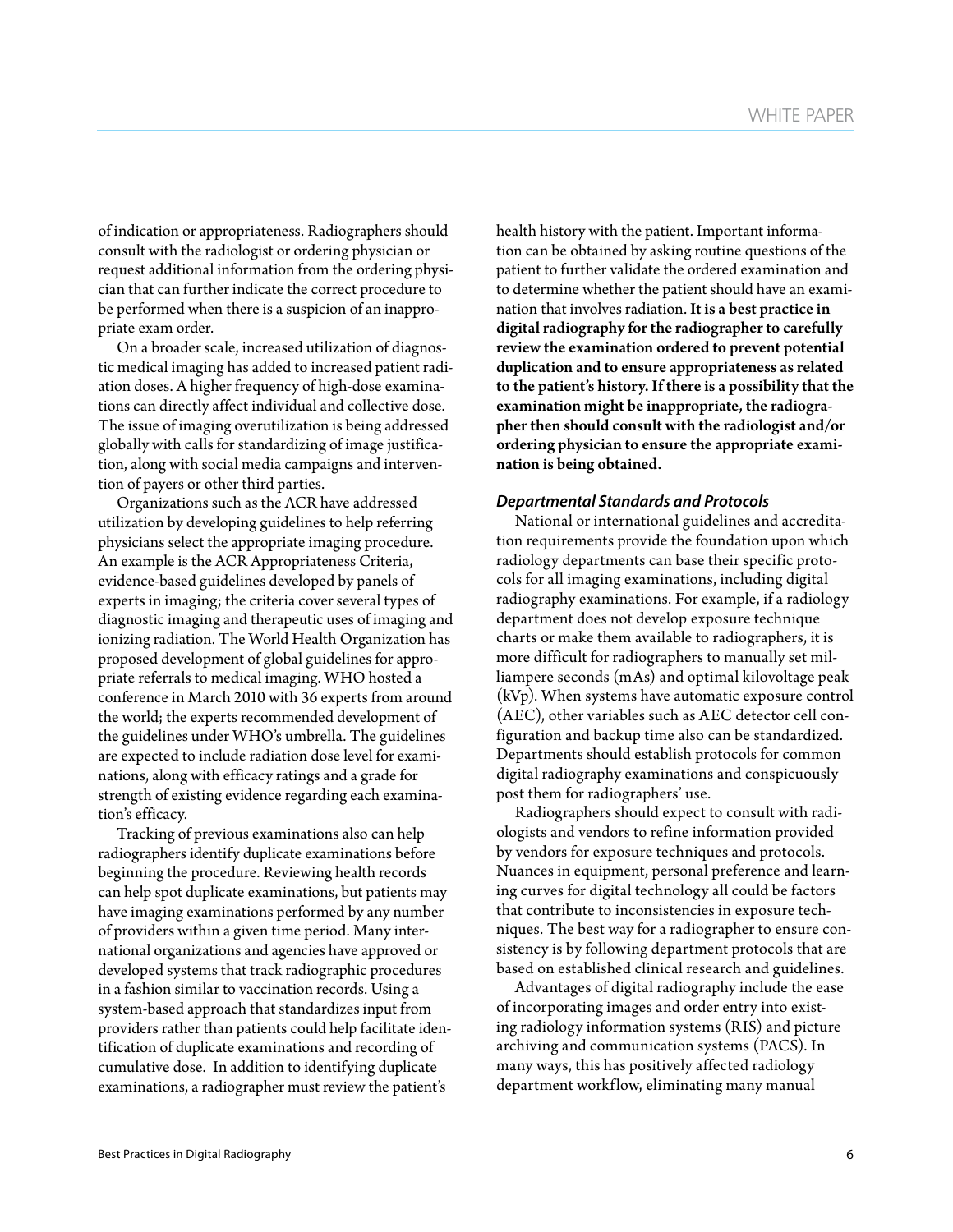steps and improving patient care and efficiency. For example, in facilities that have a RIS, electronic health records (EHRs) and a PACS, the process from order entry to report generation involves little to no human interaction. The RIS and modality worklist system schedules a worklist for the digital radiography equipment, which bundles the information with the acquired images and sends it to the PACS. This information is available at the radiologist's workstation, and if the radiologist uses speech recognition software, the report is generated automatically for radiologist approval, then archived and distributed to referring physicians through the EHR.

The lack of human interaction is one reason that adopting a new technology and automating various ordering and hand-off processes can be less disruptive to patient care and decrease the potential for errors. Another is that the transition to a digital environment streamlines workflow. The transition from a film to a digital radiography environment can initially be very daunting when digital radiography is the first, only or final modality transitioned in a given radiology department, it is imperative to take steps to assess, prepare and establish procedures for digital image interpretation and storage. This preparation should involve technologists, who must have the proper tools and procedures in place to do their jobs correctly.

Though digital technologies simplify workflow, planning for workflow adjustments is critical. It begins with looking at current workflows for acquiring and interpreting images, along with quality assurance (QA). Radiographers and other team members must decide whether to attempt to duplicate workflow with digital technologies or improve them. They also must work together—and with vendors—to identify potential gaps in workflow or function. The team must then document the workflow and standardize protocols and procedures. **Radiographers must follow the protocols and standards set by their departments and actively participate in establishing and further developing protocols that ensure consistency of diagnostic quality images and improved practices to reduce patient radiation dose. This is a critical best practice in digital radiography.**

#### *Screening for Pregnancy*

As with film-screen radiography, the radiographer needs to carefully review the patient's history before beginning the digital examination to determine whether the patient is pregnant. How to verify pregnancy varies slightly according to department protocol, but typically includes asking women of childbearing age if there is any possibility they are pregnant. The radiographer can use physical signs and lead-up questions to aid in determining possible pregnancies. Tact and professional communication help put the radiographer and the patient at ease.

The exact protocol for proceeding once a patient responds that she might be pregnant is specific to the department. Departments often require written documentation before pregnancy screening can occur, and the patient's referring physician or radiologist generally decide whether pregnancy testing is necessary. The physicians also decide whether the patient should have an alternative imaging examination to avoid radiation exposure. **The screening of patients for potential pregnancy is an essential best practice for radiation safety in digital imaging.**

#### **Image Acquisition**

The foundations of radiographic exposure technique selection don't change simply because a radiographer uses a different type of image receptor. When producing images using digital technologies, radiographers still must determine the radiation exposure needed to produce a quality image for diagnostic interpretation. A quality image has sufficient density/brightness to display anatomic structures, an appropriate level of subject contrast to differentiate among the anatomic structures, the maximum amount of spatial resolution and a minimal amount of distortion. In addition, limiting the amount of quantum noise/mottle as a result of too few x-rays reaching the image receptor is a common concern in digital imaging. Many variables affect the acquisition, processing and display of a quality image and the advent of digital imaging has created new challenges for the radiographer.

Digital imaging technologies continue to evolve and vary in their construction and how the latent or invisible image is acquired. Common digital image receptors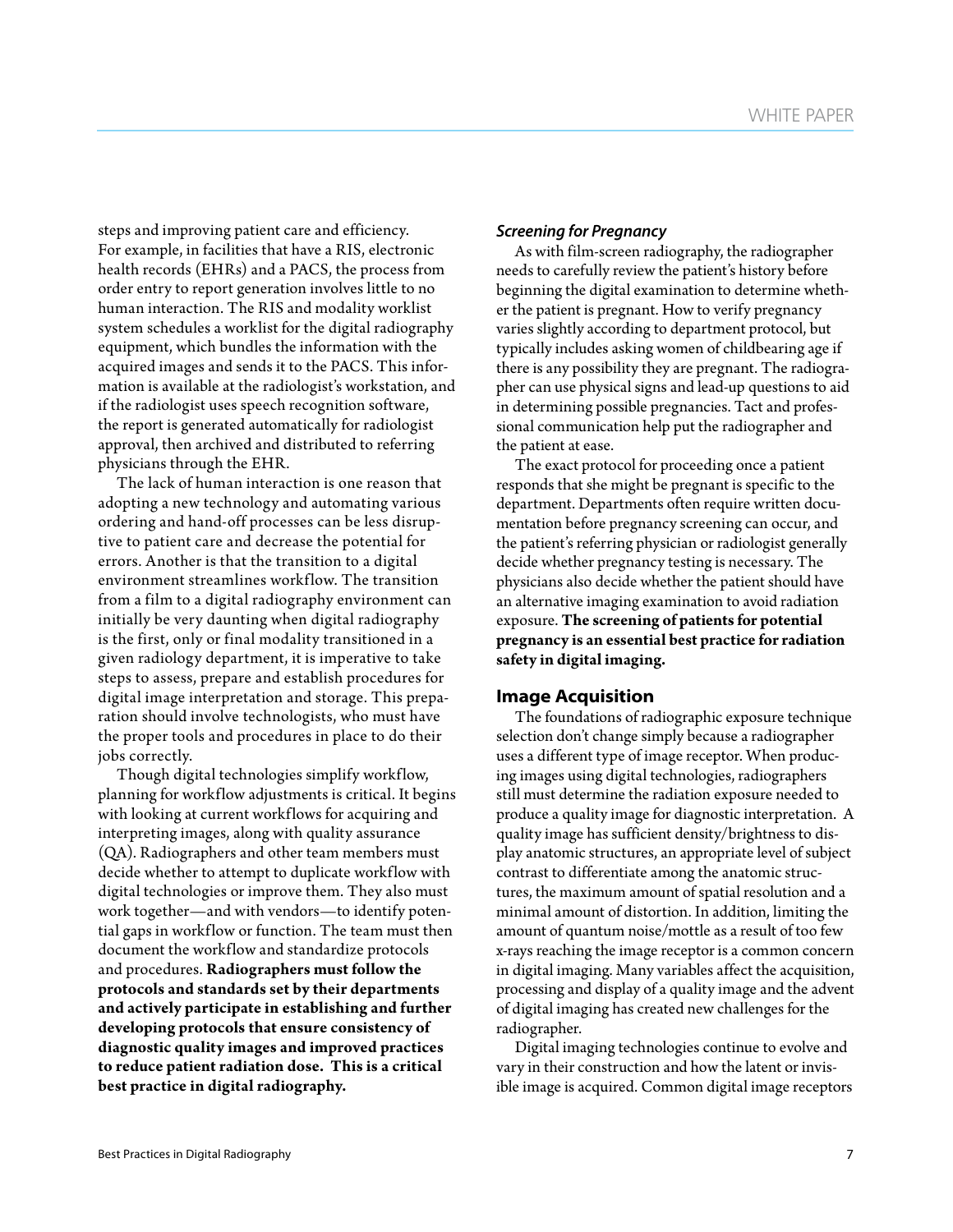in routine radiography include computed radiography photostimulable image receptors, charge-coupled devices and flat-panel thin-film transistor detectors. Because the technology is changing rapidly, digital image receptors will be discussed in general and specific differences among detectors will be described when appropriate. Standardizing exposure technique and emphasizing sound practices can help ensure a radiographer follows the ALARA principle when performing digital examinations.

#### *Standardized Exposure Technique*

A digital image receptor responds to a large variance in x-ray intensities exiting the patient. As a result, the digital image receptor also has a wide dynamic range. In addition, computer processing produces "acceptable" images even when significant overexposure has occurred. Because of this, the standardization of exposure techniques used in a radiology department has become even more essential. Digital technologies are progressing rapidly, and departments cannot rely solely on vendors and professional organizations to set technical standards. Setting department policies and protocols helps the radiology department ensure consistency in diagnostic quality of digital examinations and minimizes the potential for exposure technique selection errors.

Standardizing exposure techniques, however, does not mean that radiographers use the same protocols for all patients in all situations. Exposure techniques must be adjusted for a patient's specific history and condition. Appropriate and consistent use of exposure technique charts, adequate kVp and AEC is essential to consistently producing diagnostic images while minimizing patient radiation exposures.

#### *Kilovoltage Peak (kVp)*

Image quality is dependent on a sufficient amount and energy of x-rays reaching the image receptor. As a general rule, kVp and mAs should be selected for digital radiography in the same manner as the exposure factors are selected for film-screen image receptors. However, the amount of exposure (mAs) to the digital image receptor does not directly affect the amount of density/ brightness produced as a result of computer processing. Adequate penetration of the anatomic part (kVp) is

needed to create the differences in x-ray energies exiting the part to produce the desired level of contrast. Given adequate penetration of the part, kVp has less of an effect on the contrast of the image because of computer processing. A quality digital image is produced following adequate penetration (kVp) along with enough mAs to produce a diagnostic image with a minimal amount of quantum noise/mottle.

The use of higher kVp values along with an appropriate decrease in mAs is a practice advocated by some imaging professionals for many adult digital exams. Increasing the kVp by 15% with a corresponding decrease in mAs reduces patient radiation exposure. Because increasing kVp decreases image contrast and increases scatter radiation reaching the image receptor, the use of a grid may be necessary. Specifying the kVp level for digital exams along with grid use are important exposure technique variables to standardize in a radiology department. A best practice in digital imaging is to use the highest kVp within the optimal range for the position and part coupled with the lowest amount of mAs needed to provide an adequate exposure to the image receptor.

#### *Automatic Exposure Control*

The AEC for digital radiography systems operates identically to AEC used for film-screen systems. It is critical that the AEC be properly calibrated to match the image receptor system before clinical use. AEC systems use radiation detectors called ionization chambers that are preprogrammed based on phantoms. These systems traditionally come equipped with three ionization chambers; some newer AEC systems have five detectors from which to choose. It is important that radiographers choose the appropriate detector configuration for the examination.

The purpose of AEC is to control exposure time, so use of this feature is critical to patient radiation safety. AEC helps control total mAs, but the radiographer still is responsible for selecting optimum mA (if set) and kVp for an examination when using AEC, and technique charts help ensure consistent use of these factors with AEC. Although AEC use is recommended in most radiographic examinations to help reduce patient radiation exposure, there are times when it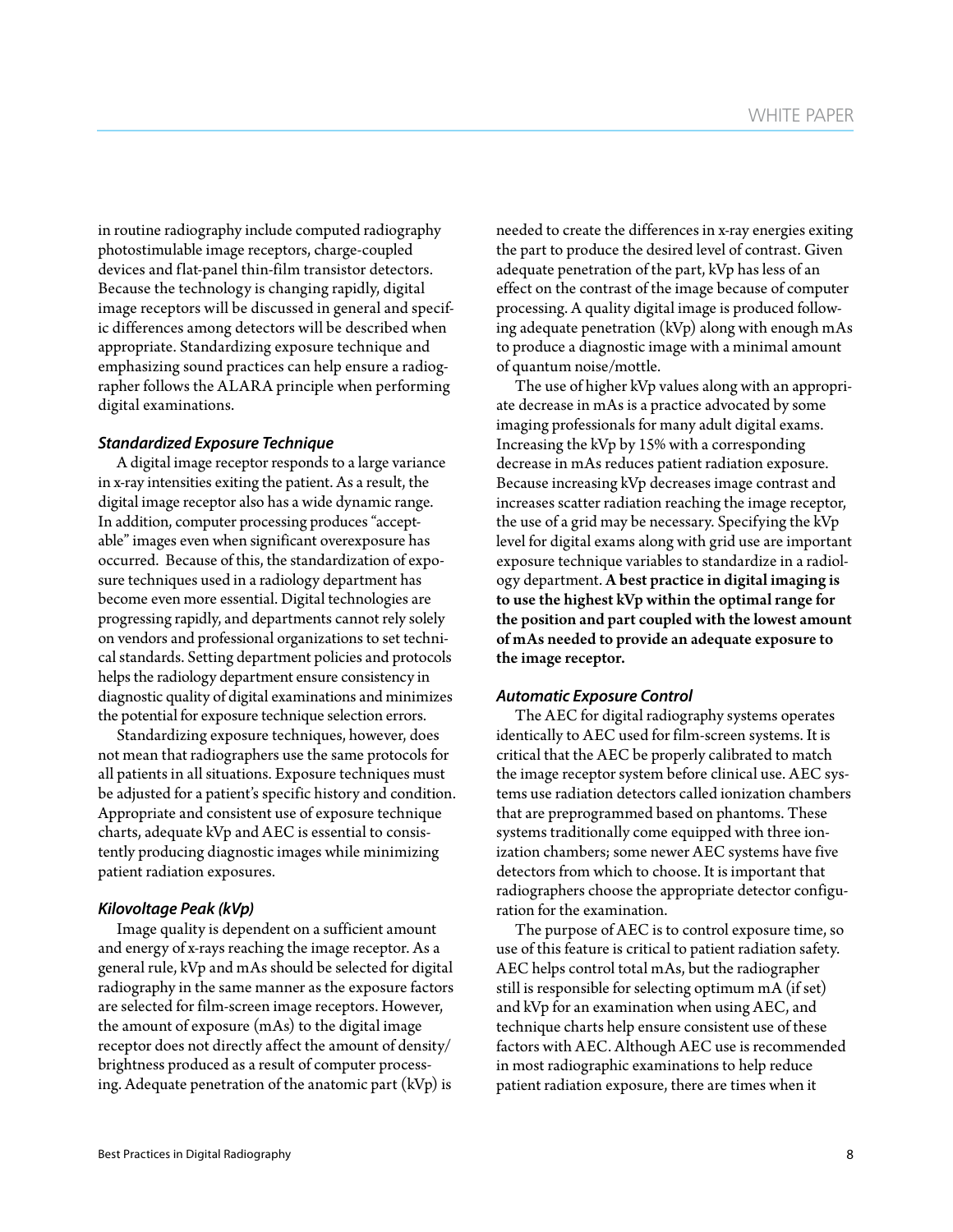can't be used. For example, if the anatomy of interest is too small to cover at least one of the AEC's detector cells, AEC will not work and should not be used. If AEC is used when the anatomy of interest is too small, those areas of the detector not covered by the patient's anatomy receive more radiation than the area of interest, causing the AEC to terminate the exposure time prematurely and causing quantum noise in digital images. This is especially important to consider when performing pediatric radiography. Using AEC to image anatomy close to the edge of the patient's body, such as the clavicle, also can cause the time of exposure to prematurely terminate and result in insufficient exposure to the image receptor resulting in increased quantum noise. Finally, presence of large metal artifacts such as orthopedic hardware can contraindicate the use of AEC. Unless large metal objects can be moved away from the area of interest, they create unexposed areas over the AEC detectors that can affect the time of exposure and potentially overexpose the patient.

Although use of the unit's AEC is the best way to control the amount of radiation exposure regardless of the type of image receptor, doing so requires accurate positioning and systematic calibration of the AEC. Radiographers should ensure that the anatomy of interest covers most of the AEC detector(s) used, and place emphasis on proper positioning for an examination. It is important for radiographers to follow department protocols and exposure technique charts regarding use of AEC. A best practice in digital radiography is to use AEC when indicated and to use AEC that has been calibrated to the type of image receptor to provide a consistent exposure to the image receptor.

## *Anatomically Programmed Radiography and Exposure Technique Charts*

Anatomically programmed radiography (APR) is a system of preprogrammed exposure technique settings that is organized by position and procedure and set through the control panel of the radiography unit. APR settings commonly provide recommendations for small, medium and large adult patient sizes and include a combination of AEC and manual exposure technique settings. It is important for the radiographer to assess the programmed exposure technique for its appropriateness to each radiographic examination.

An exposure technique chart also can be used to standardize exposure techniques according to patient size, procedure and position. Use of exposure technique charts is required in some states and as a standard of care per The Joint Commission. Departments can provide the charts with relatively simple spreadsheets that are posted and accessible to radiographers. Although exposure technique charts take time and effort to develop accurately, they prevent exposure technique errors. Routine use of the charts can provide consistent and accurate radiation exposure to the image receptor, thereby reducing patient dose.

Providing exposure technique charts establishes department standards and eliminates much of the confusion and concern regarding appropriate use of variables such as kVp, mA, grid use and SID. The charts also allow radiologists and technologists to work together to determine an acceptable level of radiation exposure that provides diagnostic quality images within the ALARA principle. A thorough exposure technique chart includes, at a minimum, the following variables for each x-ray tube:

- Backup exposure time or mAs (if set).
- Source-to-image receptor distance (SID).
- $\blacksquare$ kVp.
- Focal spot size.
- $\blacksquare$  mA (if set).
- Use of a grid and the grid ratio.
- $\blacksquare$  AEC detector(s).
- Acceptable exposure indicator range.

Typically, exposure technique charts are developed based on patient thickness. Although measuring patient thickness in adult imaging may not be practical in all departments, well-developed charts that are consistently used can reduce the variability in exposure techniques that occurs during digital imaging. The charts don't take the place of radiographers carefully assessing individual patient pathology, condition and unusual circumstances because exposure technique charts are designed for the average or typical patient. Exposure technique charts should be monitored and revised continuously to ensure exposure techniques are producing diagnostic images within the ALARA principle. A best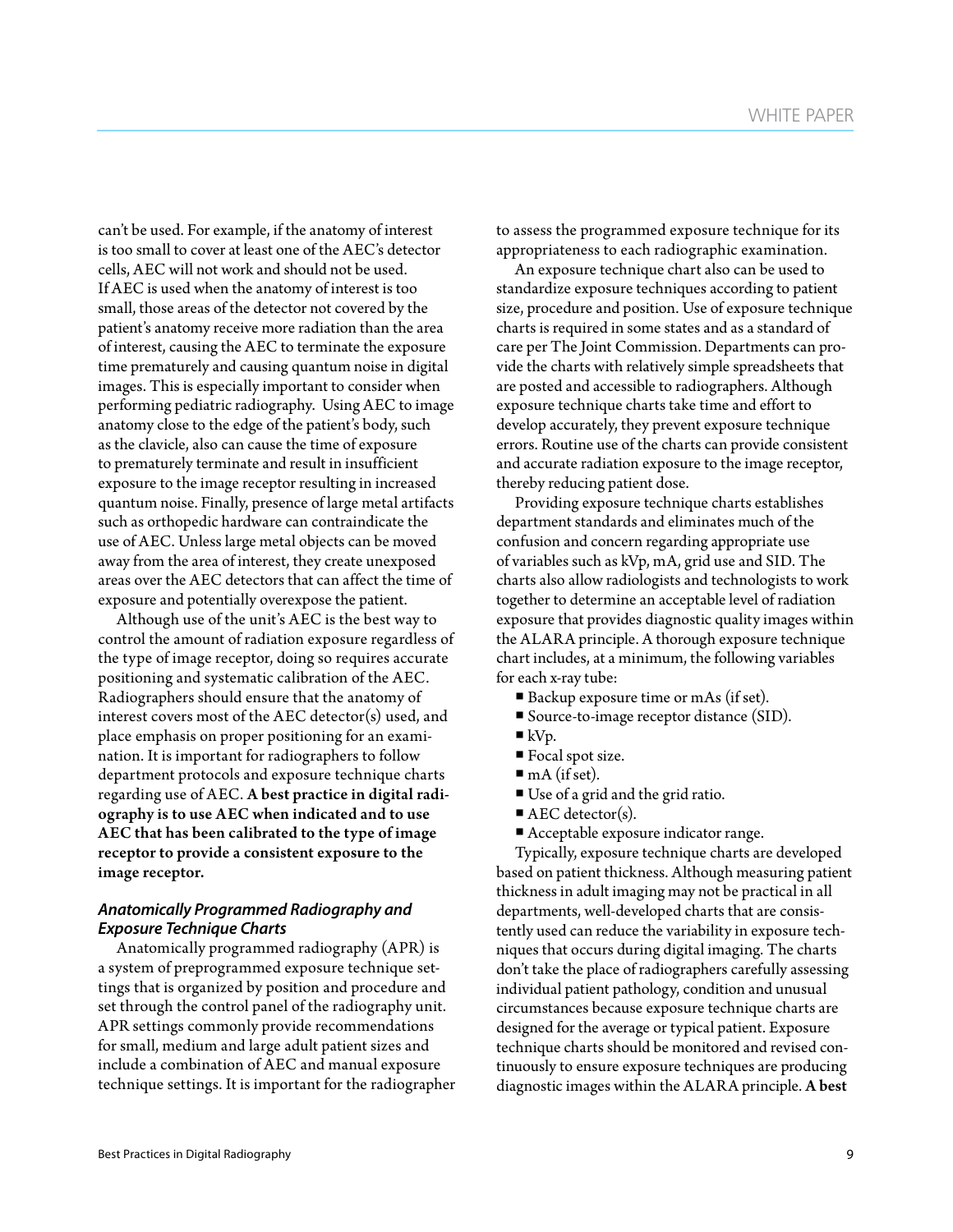practice in digital radiography is to use exposure technique charts that are continuously improved and applicable to a wide range of patient sizes.

#### *Collimation and Electronic Masking*

It is essential that radiographers carefully use collimation to the appropriate anatomy of interest when performing digital examinations to minimize patient exposure and prevent errors in processing of the digital image data. By limiting the anatomy that receives radiation, a smaller area of the patient's tissue is exposed, thereby reducing patient dose and minimizing scatter radiation to the image receptor. Collimation is very important in digital radiography because digital image receptors are more sensitive to low levels of radiation, and the resulting digital image might demonstrate reduced image contrast because of excess scatter radiation striking the receptor.

Digital radiography systems have software that provides electronic masking (collimation) based on recognition of the borders of the exposed area of the image receptor; radiographers may need to adjust the electronic masking to accurately align it to the exposure field. The unexposed area of the image outside of the collimated exposure field has a bright appearance on the display monitor that affects viewing conditions. The purpose of the masking is to reduce the eye strain of the viewer caused by high brightness levels. To document appropriate collimation for an examination, the mask should be applied to the image with a small distance between the exposure field and the start of the mask overlay.

Masking, shuttering or cropping should not be used as replacements for beam restriction achieved through physical collimation of the x-ray field size. The appropriate use of masking is to act as an overlay on the areas outside of the collimated exposure field; masking never should be used to cover anatomy that is contained within the exposure field at the time of image acquisition because of legal and radiation safety concerns.

The appropriateness of including multiple exposures on one image receptor depends on the type of image receptor being used. If the image receptor is capable of acquiring more than one image prior to image processing, the decision to do so should be determined by the department protocol established in consultation with

the radiologist. When multiple fields are included on one image receptor, radiographers should keep the exposure fields aligned, avoid overlapping fields and use flexible lead shielding on all areas of the receptor not being exposed by the x-ray beam, regardless of image receptor technology. The literature includes several reports stating that the use of collimation that uses a smaller field size could help lower radiation doses to patients.

A best practice in digital radiography is to collimate the x-ray beam to the anatomic area appropriate for the procedure. Electronic masking to improve image viewing conditions should be applied in a manner that demonstrates the actual exposure field edge to document appropriate collimation. Masking must not be applied over anatomy that was contained in the exposure field at the time of image acquisition.

#### *Shielding*

Lack of patient shielding can contribute to increased patient dose. Shielding is particularly important to protect anatomic areas near the exposure field, but should not interfere with obtaining diagnostic information. At a minimum, a patient's gonads should be shielded when within 5 cm of the edge of a properly collimated x-ray beam.

Radiographers should follow department guidelines for proper shielding. This is particularly critical for digital examinations because shielding can interfere with the equipment's ability to optimize display for the region of interest if the shielding material is included as part of the data used for processing the image. Shielding is a fundamental radiation safety practice that remains important when performing digital radiography. A best practice in digital radiography is the use of lead shielding for anatomic parts that are adjacent to the x-ray field.

#### *Anatomic Side Markers*

Radiographers should use lead anatomic side markers that are placed on the image receptor for digital radiography examinations. Electronic annotations of anatomic side on the image during postprocessing are not an acceptable substitute for lead markers captured during the exposure to the image receptor as part of the original image. Failing to use lead markers to denote the side or to identify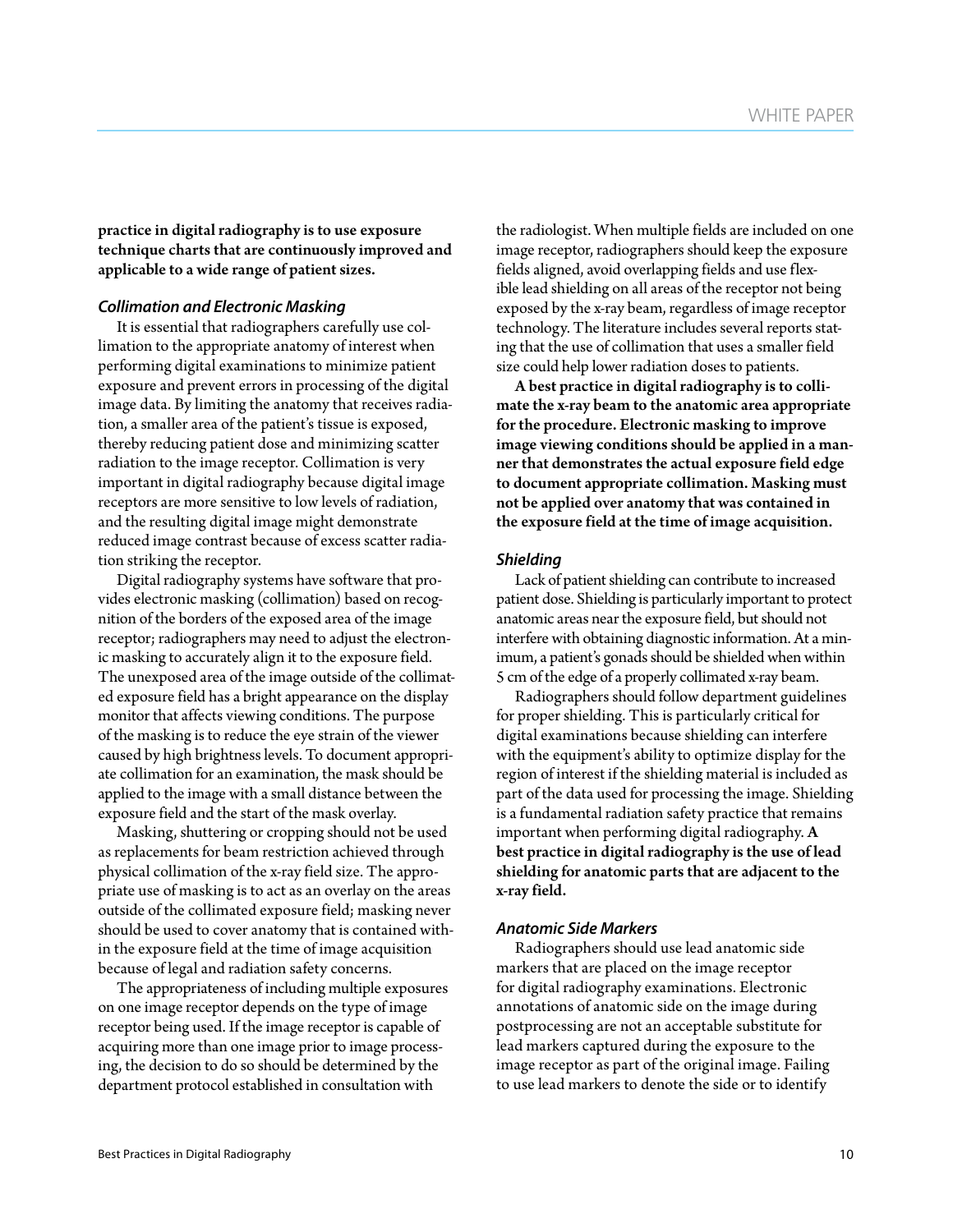the radiographer performing the examination can be a legal issue. The ACR also emphasizes consistent use of lead markers in its digital practice guidelines. A best practice in digital radiography is the consistent use of lead anatomic side markers captured on the original image during the x-ray exposure.

#### *Grids*

The fact that digital imaging technology is more sensitive to low-level radiation exposure makes the use of antiscatter grids critical to ensuring quality images. A major disadvantage of using a grid is the required increase in radiation exposure to the patient. However, using a grid decreases the amount of scatter radiation that reaches the image receptor and improves image quality. Department guidelines and exposure technique charts should assist radiographers in determining whether to use grids for specific radiographic examinations. As a general rule, grids are appropriate for anatomy that is 10 cm thick or more and for examinations using kVp settings of 70 or higher. Grid use could vary for pediatric patients, however, or based on department protocol or recommendations of the equipment vendor. In addition, it is important to consult with the vendor to match the appropriate grid design to the digital imaging system to prevent artifacts. A best practice in digital imaging is the use of a grid with specifications recommended by the digital imaging equipment vendor, generally for body parts that exceed 10 cm.

#### *Positioning*

Accurate positioning is critical to radiographic image quality. Positioning errors have been identified in several studies as the number one reason for having to repeat digital radiography examinations. The increase in exposure latitude in digital radiography seems to have led to an overall reduction in repeats, and the cause of most repeat imaging has shifted to positioning errors. Inaccurate positioning of the part relative to the image receptor, along with a poorly collimated exposure field, often results in poor quality digital images. Independent of the image receptor system, it is critical that all positioning be performed accurately according to national standards and department protocol with accommodation for the patient's condition to prevent the need for a repeat exposure.

Immobilization is a critical component of positioning that helps to prevent retakes, particularly in examinations of pediatric patients. The radiographer must note that some immobilization devices used in positioning patients, such as sandbags and sponges with plastic coverings, can cause artifacts in digital imaging and must be kept out of the exposure field. A best practice in digital imaging is to use immobilization devices when needed and prevent repeat exposures by appropriately positioning the patient.

## **Considerations for Pediatric Patients**

Pediatric patients are not just small adults; they require special attention from the radiographer. Therefore, many of the factors radiographers must consider during adult radiographic examinations should be given special consideration when performing radiography of pediatric patients. Pediatric patients have developing organs and are up to 10 times more sensitive to ionizing radiation than are adults. They also have longer life expectancies, so attention to ALARA for pediatric digital examinations is essential.

#### *Beam Attenuation and Tissue*

Tissue thickness, body habitus and tissue composition result in differences in x-ray beam attenuation. This is the basis on which digital and all radiologic imaging creates radiographs. For example, muscle tissue is more dense than fat tissue, and requires an increase in technique so that the beam can adequately penetrate the muscle tissue, regardless of the patient's size. Reconfiguring techniques applied to adult tissues for use on children does not work; the dimensions of children's anatomies vary much more than those of adults. This makes it difficult to estimate exposure technique because patient thickness depends not only on a child's age, but also on the child's individual characteristics.

In addition to the variation in growth along the age continuum and from one child to another, children's body parts grow at different rates. For example, the femur of an infant is one-fifth the size of an adult femur, and represents the extreme in development from birth to adulthood. On the other hand, an infant's skull grows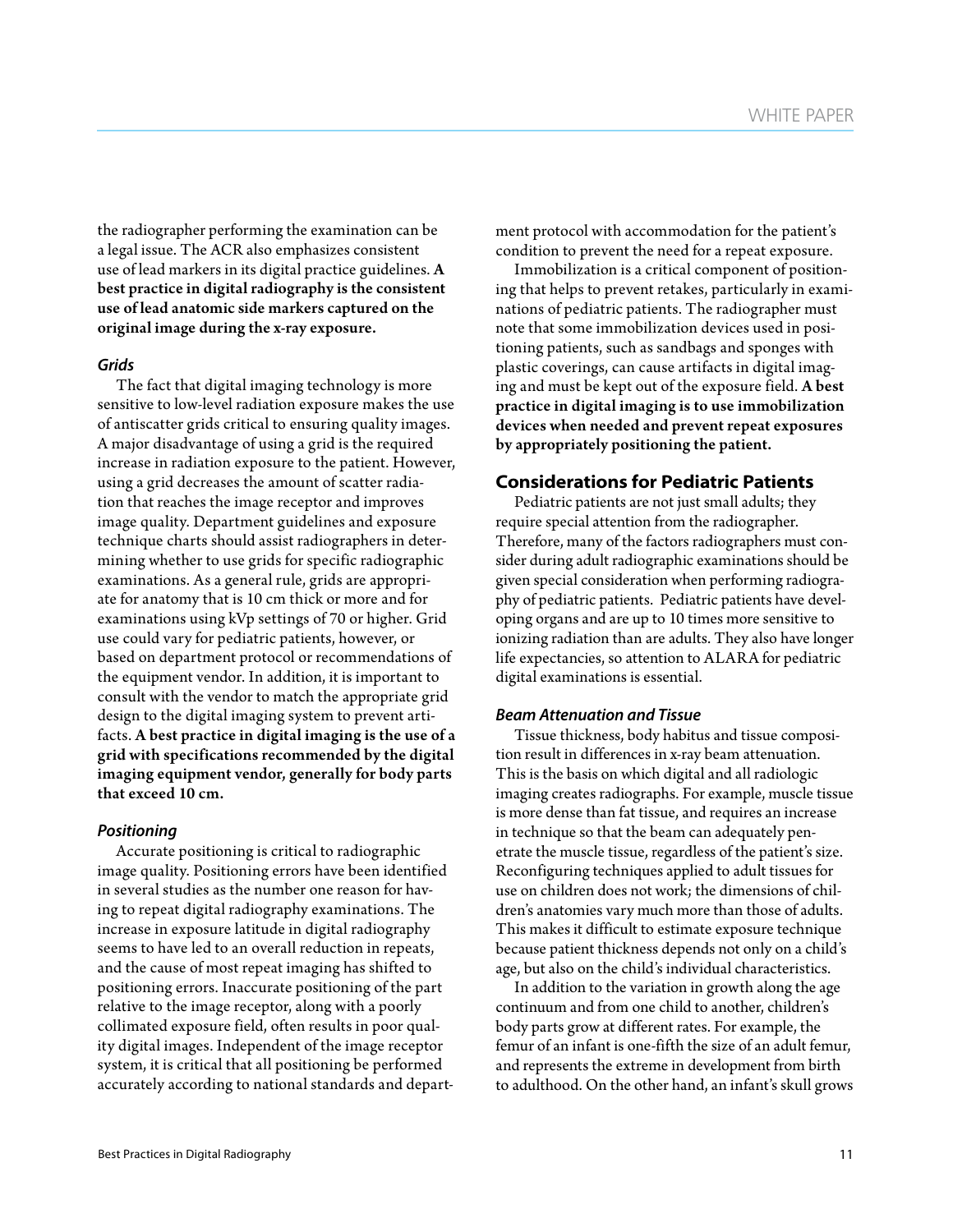more slowly, only tripling in size by adulthood. Grids typically are not used when anatomy is less than 10 cm thick, so radiographers must carefully consider whether to use grids based on the patient's actual size and tissue composition. Because the tissue composition is different in pediatric patients, a grid should not be considered for body parts less than 12 cm in thickness.

#### *Exposure Technique*

In pediatric radiography, APR and exposure technique charts must be adjusted for patients who may vary from premature infants to obese adults. Radiographers must carefully select optimal kVp to penetrate the pediatric patient's anatomy under study. Selection of appropriate kVp is more critical with exams of infants and children because their bodies typically display less subject contrast. Infants and young children have bones with less calcification than adult bones, which requires lower kVp compared to that required in adult exams. As a result, radiographers can reduce kVp, but still adequately penetrate the bone with the x-ray beam for a diagnostic-quality image.

Adult AEC settings cannot be used for pediatric patients. Radiographers who use AEC settings for imaging pediatric patients should follow the Imaging Gently digital safety checklist, which emphasizes that radiographers must be diligent in ensuring that the appropriate kVp, backup time, image receptor and detector (or detectors) have been selected. Radiographers may need to use manual technique selection in pediatric radiography when the part is smaller than the ionization chamber.

#### *Collimation/Shielding*

Appropriate collimation and minimizing the anatomy exposed to radiation can reduce radiation dose to pediatric patients. As with adult examinations, proper alignment is critical to ensure essential anatomy is included in the image. Studies have found that poor collimation of lumbar spines led to unnecessary radiation exposure for children. Proper shielding also can help reduce dose. Lap shields and half-shields can help protect children's gonads. Specially shaped shields can be helpful for male gonads or female breasts. It is important, however, with some digital radiography

systems that shields not interfere with the software's ability to identify the exposure field. Protocols may be established that allow for the use of a shield on one projection when multiple projections in the same area of the gonads are required. Radiographers should follow department protocols regarding collimation and shielding for pediatric examinations.

#### *Positioning and Immobilization*

Because pediatric patients have more trouble complying during positioning and image capture, the anatomy might not be centered accurately or consistently within collimation boundaries compared with adult positioning. In some digital imaging systems, improper centering affects how the digital system software forms the image. Immobilization devices may help ensure that the pediatric patient can be imaged without need for repeat. However, care needs to be taken when using some standard immobilization aids that can create artifacts on digital image receptors. A variety of toys, books and other distraction tools also can be used to help comfort or focus pediatric patients to support their compliance with the positioning requirements of the procedure.

A best practice in pediatric digital radiography is to take appropriate actions to use ALARA principles, radiation protection, and size-appropriate exposure techniques. Proper positioning and immobilization also are necessary to decrease repeat exposures.

#### **Image Critique**

Radiographers must ensure that they thoroughly critique their radiographs to review each image for the following:

- Correct patient and examination information.
- Brightness/contrast.
- Exposure indicator.
- **Processing errors.**
- Required anatomy.
- Positioning accuracy.
- Artifacts.

In short, the radiographer's review is important to ensure that the images contain the information the radiologist needs to interpret the image for pathology and clinical reporting.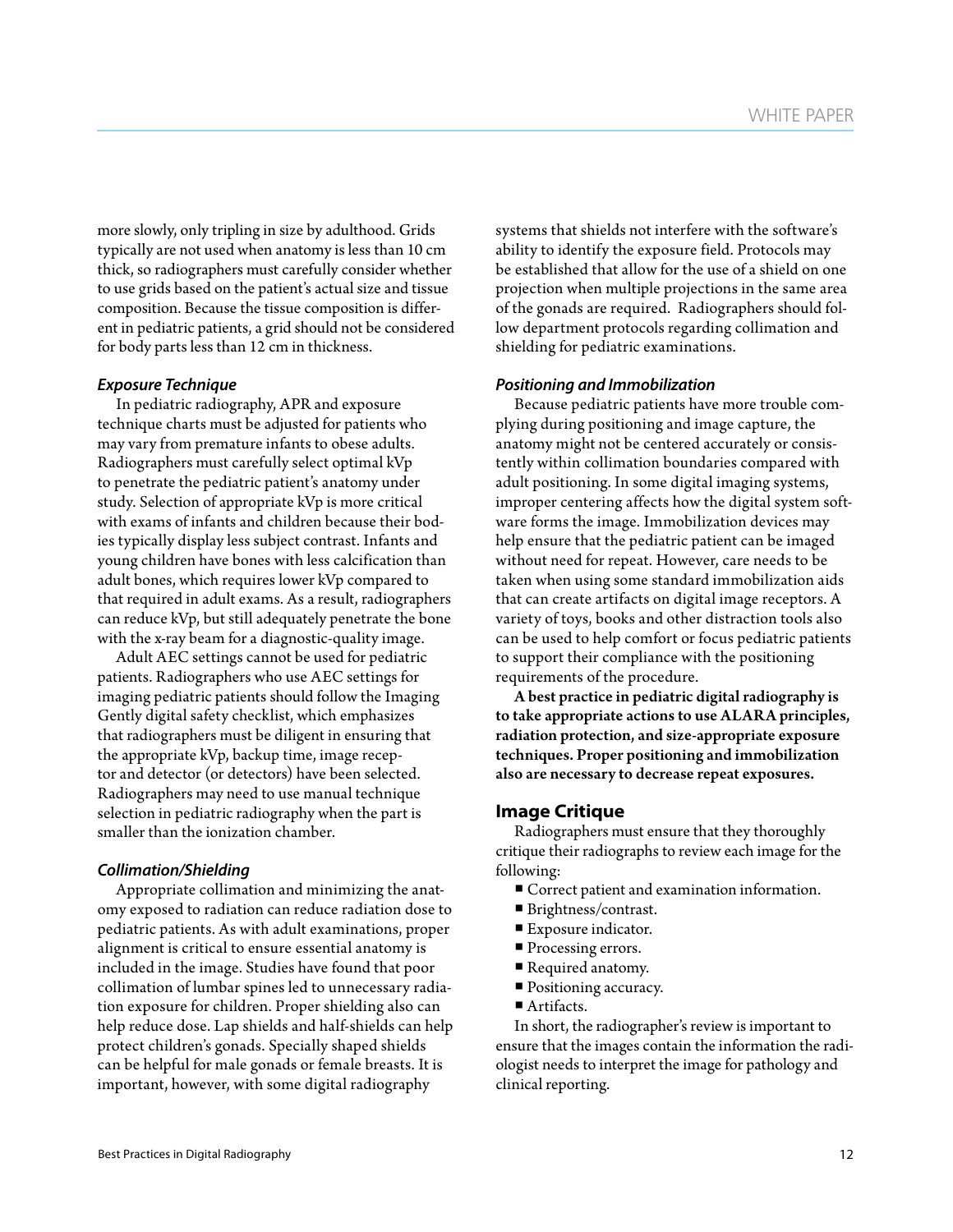#### *Image Appearance*

The visual cues of underexposure and overexposure errors are more difficult to recognize or are missing in digital radiography as a result of what happens to the image data during imaging processing. A common misconception is that the digital system "fixes" exposure errors, when in fact it does not. During the analysis of the image data, the potential exists for the digital system to make adjustments to the image data so that the image has an acceptable brightness level in the presence of underexposure and overexposure. The exposure error remains regardless of what occurs during imaging processing. Underexposure appears on the digital image as quantum noise/mottle that is clearly visible in the thicker portions of the anatomy contained in the image. Overexposure results in a loss of image contrast throughout the image because of the increase in radiation striking the image receptor. In the event of significant overexposure, the result is the radiologist's inability to see all anatomical structures normally visible in the image because of saturation. The saturation can be seen regardless of image brightness and contrast settings. It is up to the radiographer and radiologist to determine whether an underexposed or overexposed image is of diagnostic quality.

#### *Exposure Indicator*

Digital systems lack the visual cues that lead to the recognition of exposure errors when working with filmscreen imaging systems. As a result, the radiographer needs to monitor the exposure indicator (EI) associated with the digital imaging system. Monitoring the EI for each image helps to track and eliminate trends that can lead to dose creep. Radiographers should assess EIs as part of image critique, keeping in mind the variability among vendors and the limitations of the EI.

Exposure indicators have been developed by most equipment manufacturers. The purpose of the EI is to allow the radiographer to assess the level of exposure the receptor has received and thereby determine if the correct exposure technique for the image was used. At the present time, the name of the EI varies widely among manufacturers. In addition to the variations in name between manufacturers, the relationship between a change in the level of exposure and the corresponding change in EI is anything but uniform among manufacturers. The lack of a standardized name and response relationship between dose and exposure indicator creates confusion for radiographers who work with equipment from multiple manufacturers, or of different ages from the same manufacturer. It is critical to note that EIs are not measures of radiation dose to the patient and reiterate that EI records the level of exposure to the image receptor.

The vendor community has responded, and by a joint effort of the International Electrotechnical Commission, the Medical Imaging and Technology Alliance (MITA) and the American Association of Physicists in Medicine (AAPM), manufacturers are implementing an international standard for EIs called IEC 62494-1. The IEC standard provides common EI values for use with all types of digital image receptors. The standard EI values do not provide an actual patient dose, but instead provide an estimated value of the incident radiation exposure to the detector for each acquired image.

In 2009, the AAPM published AAPM Report 116: An Exposure Indicator for Digital Radiography. The report contains multiple recommendations regarding the standardization of an exposure indicator. The recommendations of greatest significance to the radiographer are the use of consistent terminology among manufacturers; a uniform response relationship between receptor exposure and exposure indicator; identification of target exposure values for examinations and a clinically relevant exposure level indicator. Another of the many recommendations contained in the report is that each technologist workstation include a prominent display of the DI following each image.

The deviation index (DI) is an important term to recognize and understand. The deviation index is based upon the established target exposure index values for the examination. The purpose of the deviation index is to provide the radiographer with feedback related to the level of exposure used to create the image and to aid in determining whether corrective action is required.

As a best practice in digital radiography, radiographers must become familiar with the specific EI standards for their equipment, and with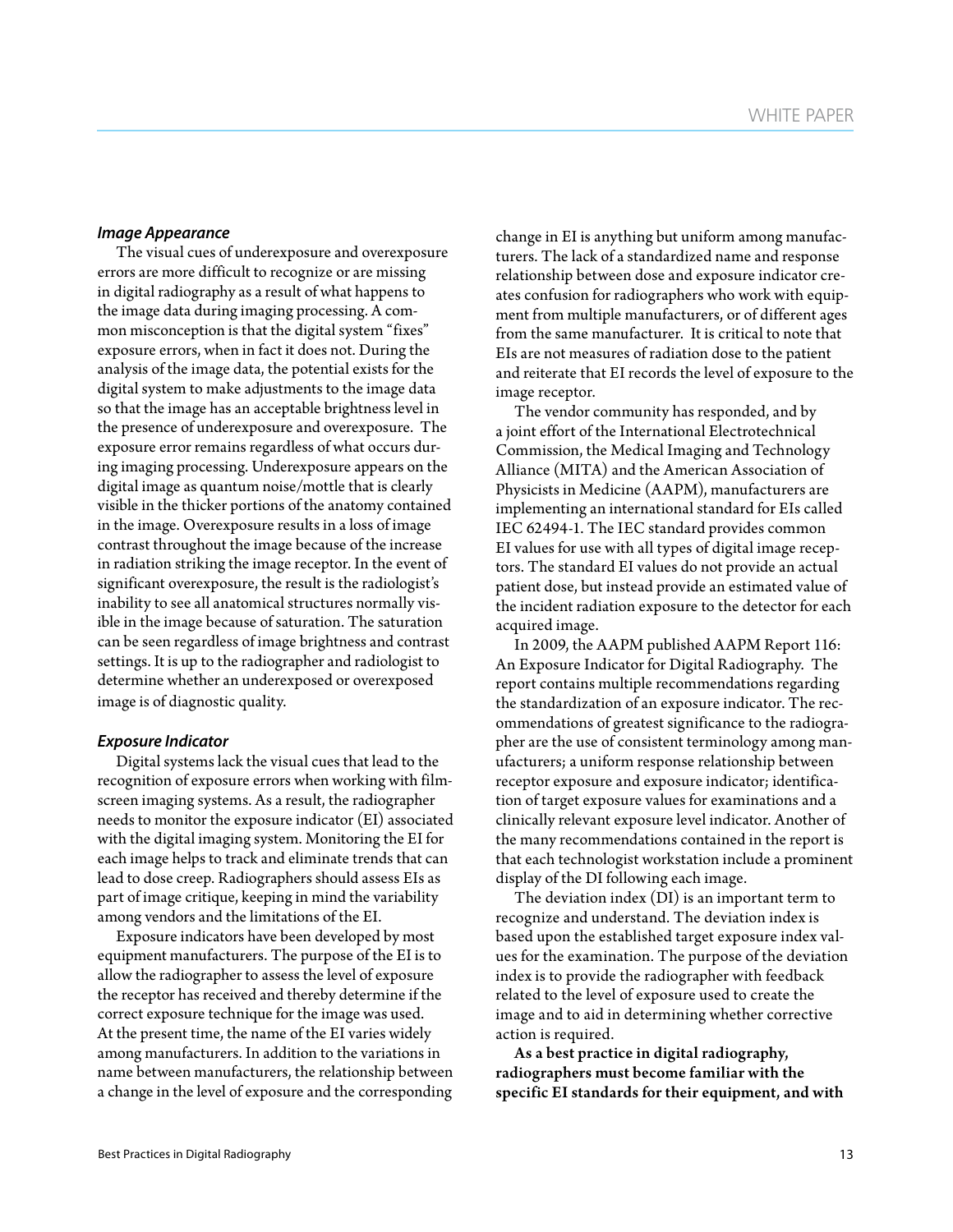the newer standardized EI and DI as they become available in new and upgraded equipment used for digital radiography.

#### *Exposure Indicator Limitations*

It is important to remember that currently the EI is an indication of incident exposure at the image receptor and not the radiation dose to the patient. A radiographer must understand the exposure technique factors that lead to the EI value. During the processing of the image data, a portion of the sequence involves the identification of exposure field borders. Errors during exposure field recognition can cause inaccurate standard deviation readings, and causes of exposure field recognition errors vary among vendors.

Other limitations are the varying methods that manufacturers use to determine relevant image regions to analyze when generating EI values. Further, the wide exposure range afforded by digital imaging and issues such as poor collimation, patient positioning or a patient's unusual body habitus can cause EIs to be higher or lower than expected. Completing an examination with an acceptable EI should not automatically be accepted as verification of proper technique. A best practice in digital radiography is the effective use of the EI to determine whether adequate exposure has reached the image receptor. The EI provides valuable information about exposure to the image receptor, and when evaluated along with image quality, assists the radiographer in determining whether the digital image meets departmental standards. Because the EI has limitations, the radiographer must carefully assess whether a repeat exam is necessary.

#### *Artifact Analysis*

Artifacts are unwanted densities in the image that are not part of the patient's anatomy and may negatively affect the diagnostic quality of the image. The classification of artifacts with film-screen imaging are based upon how and when the artifact is recorded on the image. Radiographers are accustomed to identifying artifacts in film-screen radiographs, along with their causes. Artifacts are classified according to cause: exposure, processing and handling/storage. Artifacts on digital images also can be classified into exposure,

processing and handling/storage. Regardless of the acquisition method, radiographers should determine the cause of any artifact on a digital image and report it according to departmental policy.

#### *Storage Phosphor Artifacts*

Storage phosphor based image receptors used in CR may be cassette-based or cassette-less. Because of the manner in which the image data is captured and subsequently processed, storage phosphor based receptors present artifacts that are unique to their design. The phosphor plate may be the source of the artifact. Dust, stains, cracks and scratches are some of the causes of artifacts in the image. Identifying plate artifacts is a straightforward process because the artifact only occurs with one particular plate. Removing the damaged plate or cleaning the dirty plate corrects the problem. Cleaning of the phosphor plate should be done in accordance with the manufacturer's directions.

When artifacts occur routinely across multiple examinations, they most likely are caused by problems that occur during the reading of the plate. A description of the components of the plate reader is beyond the scope of this paper. However, a few key components that often are involved with artifacts that occur at the time of plate processing are the light guide, mirror optics, laser system and plate transport mechanism. Determining the source of a plate reader artifact can be challenging. The artifact needs to be described in terms of its brightness, size, shape and location on the image.

Another source of image artifacts that occur across multiple examinations involves the electronic and software components associated with the image creation. Identifying the specific source of this type of artifact is particularly difficult because of the frequency of their occurrence and the complexity of the electronic circuitry. The appearance of these types of artifacts also should be described in terms of their brightness, size, shape and location on the image.

Finally, some CR image artifacts are caused by problems with the hardcopy printer; these closely resemble film-screen artifacts. Fog, pressure marks and static electricity can appear on printed images. Image distortion, abnormal shading and uneven distribution of line scans can occur when the printer's film conveyor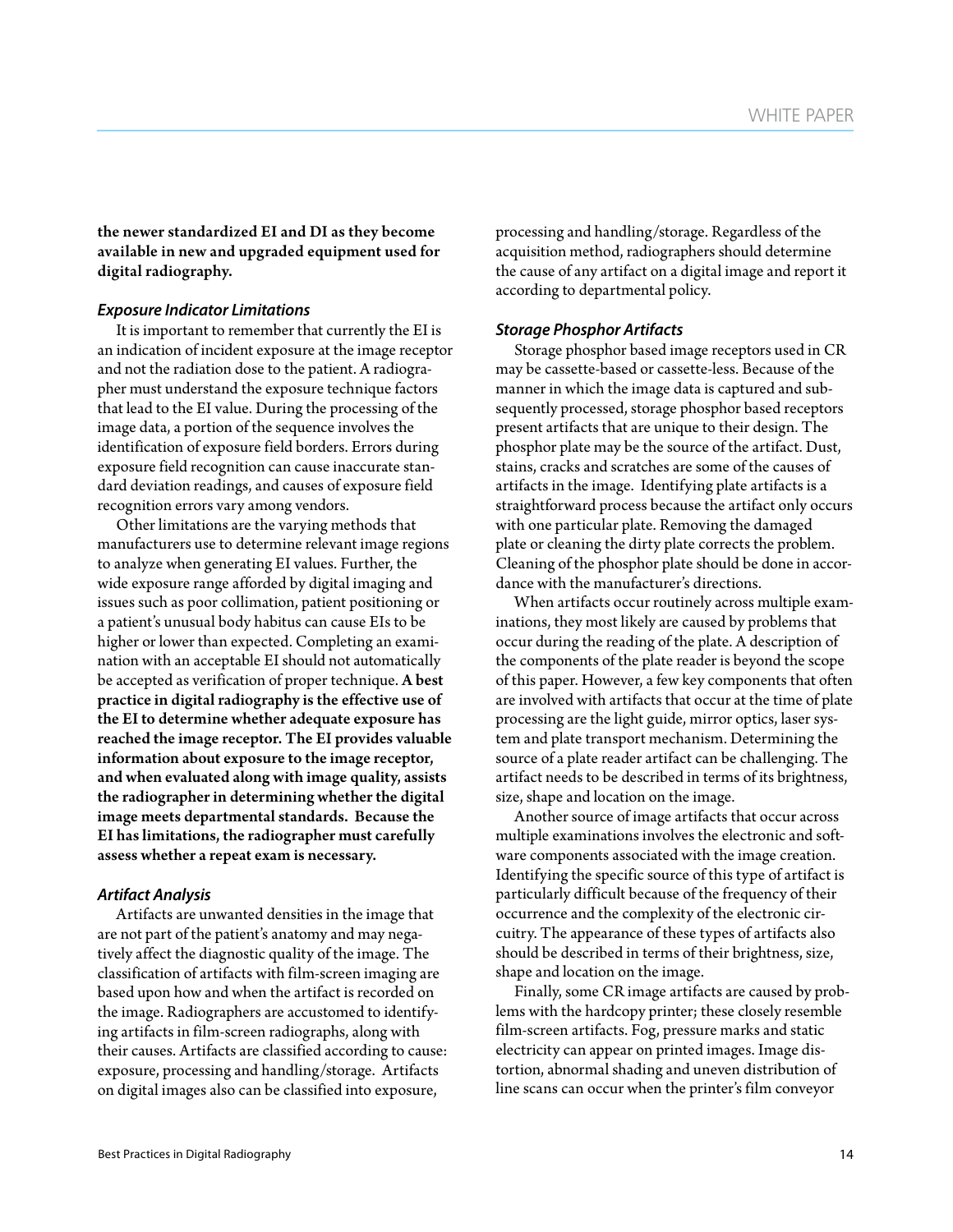system malfunctions. Radiographers also can cause artifacts on the printed CR image if they place singleemulsion film upside down in the printer.

#### *Direct Digital Receptor Artifacts*

The flat-panel TFT and CCD-based receptors are highly integrated and use complex electronic systems. The flat-panel TFT receptors may be cassette-based or cassette-less. At the time of this writing, the CCDbased receptor is cassette-less. The appearance of artifacts on these systems is described in terms of their brightness, size, shape and location on the image. The appearance of an artifact with direct digital systems can be the loss of an individual pixel within the image or the loss of rows or columns of pixels. In addition, system calibration issues can affect the entire image, resulting in an image that does not have the proper brightness and gray scale. Correction of the artifacts associated with direct digital systems may occur by using a built-in calibration software or may require contacting service personnel to repair the equipment.

#### *Image Processing Software Artifacts*

Digital systems have elaborate software that is used to process the image data to produce a specific image appearance. The radiographer's selection of the processing menu (specific to the body part and examination) is a critical step during the imaging process that helps minimize the likelihood of image processing artifacts. Each examination menu has associated computer analysis codes that are specific to the examination and designed to determine the image appearance.

On some systems, the processing menu also determines how the EI is calculated for that examination. It is because of this specificity that the radiographer needs to select the appropriate processing menu to avoid processing artifacts and miscalculation of EIs. The selection of the processing menu affects the display qualities of the image, and in some systems menu selection can affect the spatial resolution of the image. The common display qualities of the image that menu selection can control are brightness, contrast, edge enhancement and equalization. The specifics of how each of these display characteristics is manipulated are beyond the scope of this paper. In the circumstance that a selected processing

menu does not produce the desired image appearance, the radiographer needs to determine whether how the exam was performed caused the poor quality image or whether the menu needs correction. The menu should only be corrected by someone with a thorough understanding of image processing as it applies to the specific piece of equipment. It is important to note that when used inappropriately, edge enhancement and equalization can degrade the diagnostic quality of the image submitted to PACS and therefore potentially affect the final image interpretation.

A best practice in digital radiography is to recognize image artifacts and prevent future artifacts from occurring by properly maintaining or acquiring service for the digital radiography equipment. In addition, a best practice in digital radiography is selection of the correct processing menu for an examination to ensure image quality.

#### *Medical-legal Considerations*

The radiographer must review the image from a medical-legal standpoint, taking into consideration such indications as ensuring that lead markers were used and are visible on the digital image, and that patient name and date of exam are imbedded in the image. All departments should have documented policies and procedures regarding digital imaging. Radiographers should adhere to these policies and should document sound reasons for deviations from these policies and procedures for a given examination. Radiographers must review the image not only for adequate exposure technique and image quality with radiation safety in mind, but also for medicallegal implications.

#### **Following Examination Completion**

It is helpful for radiographers to remember that image acquisition, processing and display are separate stages in digital imaging. As a result, images can be evaluated and optimized throughout each stage. As a best practice, however, radiographers should resist the urge to modify image features after images have been processed and displayed. There are steps radiographers should take after the examination is completed, though, to ensure that data associated with the image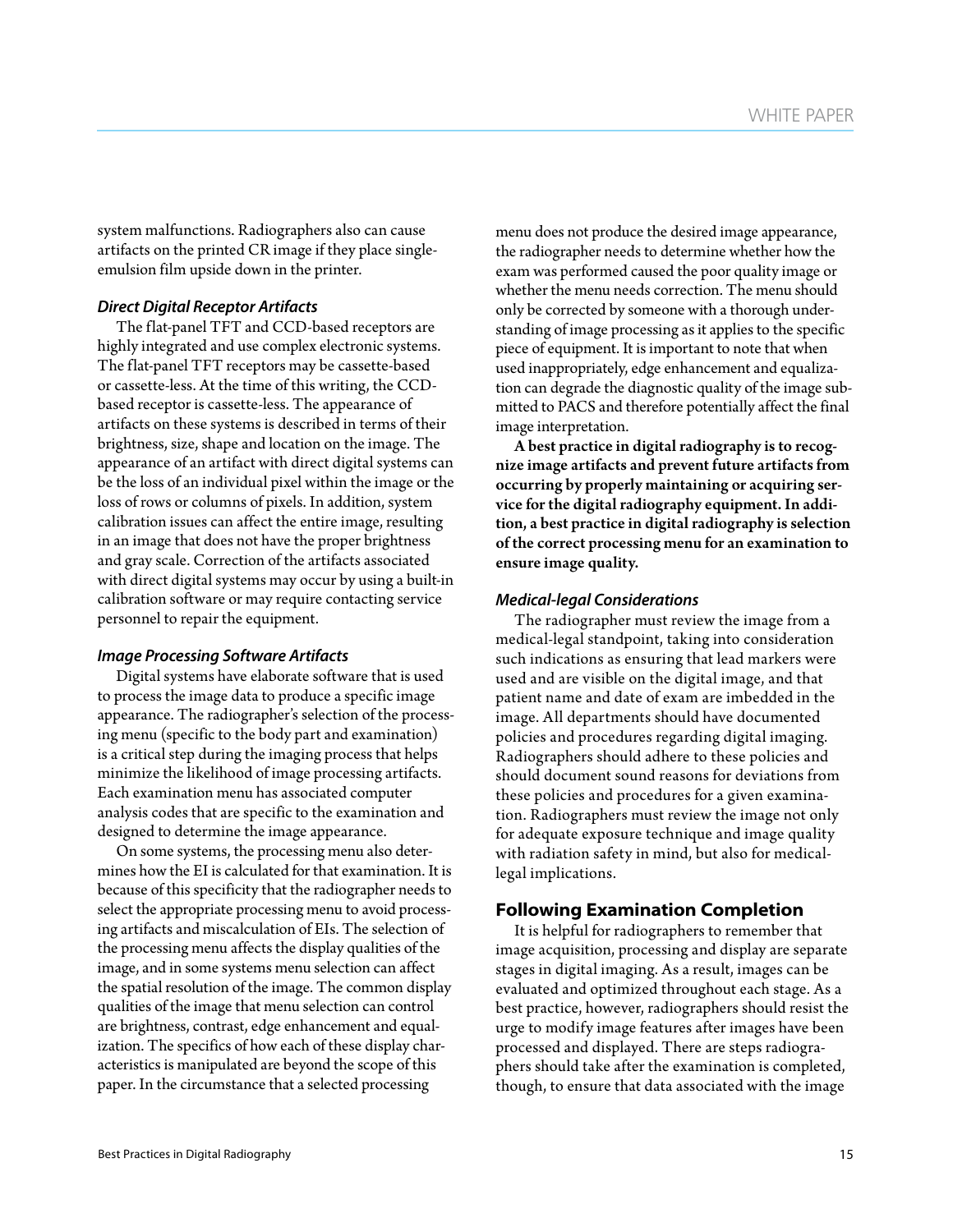(dose and demographics) are recorded and that the final image is prepared for diagnostic interpretation.

#### *Postprocessing*

Digital imaging offers postprocessing capabilities that are not possible with film-screen radiography. Regardless, radiographers should perform postprocessing of digital images only if necessary. Any electronic masking that the radiographer performs on the image should take place only outside of the actual exposure field, and not be confused with collimation during the image acquisition stage.

The digital image has original, raw data that should be kept intact. Postprocessing can change the original raw data and the set point that establishes the levels of gray scale assigned to the pixels. A change in the raw data can cause loss of information and thereby affect the viewing capabilities in the PACS where it will be accessed by the radiologist or referring physician for diagnosis. Therefore, radiographers should adjust window level or width settings only if absolutely necessary. As described in the previous section on image processing software artifacts, if radiographers find that the processing menu chosen does not provide adequate image quality, they should identify the cause of the poor image quality and determine appropriate corrective action. The processing menus are designed to provide optimum image quality relative to the anatomical part exposed to x-rays. If the processing menu consistently provides inadequate image quality, the radiographer should report the problem for adjustment.

#### *Recording of Exposure and Dose Data*

All EI and exposure technique information (such as mAs and kVp) should be included with the digital image. All exposure information should be displayed for the radiographer upon image review, and should be retained as part of digital imaging and communications in medicine (DICOM) information imbedded in the DICOM header. In digital radiography systems where the x-ray control panel is not connected to the image receptor electronically, such as with many cassette-based systems, the radiographer should record the technical factor information in the electronic data associated with the image.

It is best practice that all radiation exposure information be recorded without radiographer intervention to eliminate errors or incomplete records, and international standards have been issued to ensure this occurs. The standards may not apply, however, to all types and brands of equipment, particularly cassette-based systems. Radiology departments should work closely with vendors and PACS administrators to determine how EIs and technique factors can be recorded according to departmental policy and attached to and transmitted with the image. Currently, radiographers can add missing information only in technologist notes.

Inclusion of exposure information on every final digital radiograph will help radiographers to take note of and use the information for refinement of exposure technique selection. Inclusion of data related to technical factors on every final exam's DICOM header should ensure that the radiology department can maintain quality and adherence to the ALARA concept. It is essential that EI values and exposure technique factors be recorded and tracked along with dose information. It is a best practice in digital radiography to electronically record exposure technique, EI and dose data with the radiographic image to allow for assessment and refinement of technique selection practices.

#### **Quality Assurance**

The need for sound quality control (QC) practices as part of a quality management program is important in digital imaging. Radiographers are the operators of complex imaging equipment and therefore are the individuals who may first recognize equipment malfunction. In addition, as with film-screen radiography, human error can occur with digital imaging, and these errors must be acknowledged and corrected to prevent trends that could jeopardize patient radiation safety. Even more important, problems that occur in digital acquisition or processing equipment tend to be systematic problems, which can affect the quality of every image and the radiation exposure of every patient until the problems are identified and corrected. Acceptance testing, regular calibration and proactive and consistent QC can prevent these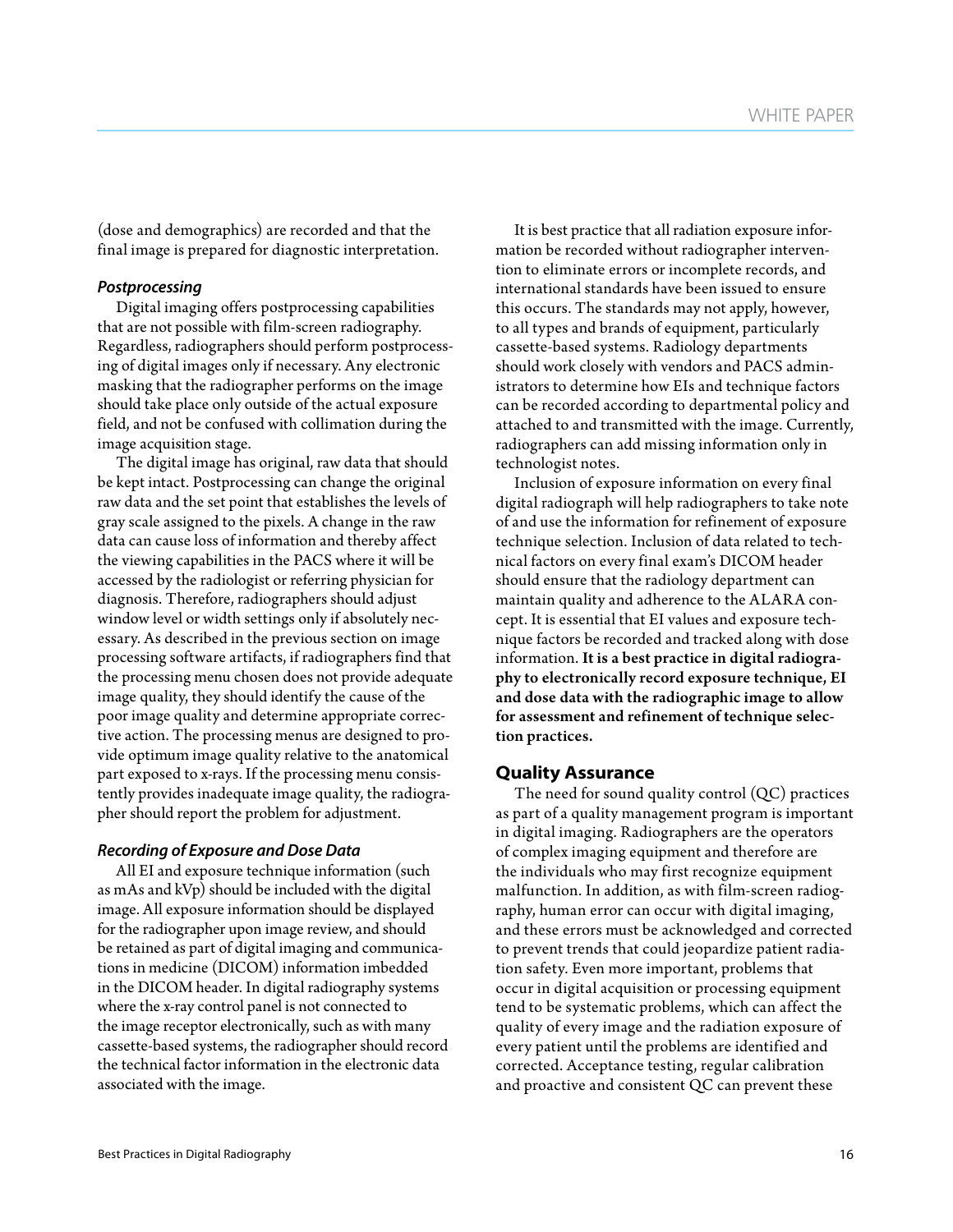systematic errors; repeat analyses can contribute to overall department quality improvement.

#### *Equipment Acceptance Testing and Calibration*

Digital equipment is calibrated at the manufacturer's site, but conditions change when the equipment is installed on site. A sound QC program begins with thorough and organized acceptance testing immediately following equipment installation and before clinical use. The facility's medical physicist should be actively involved in the acceptance testing, following the most current AAPM task force recommendations for establishing standards of performance for digital equipment. Initial testing and equipment calibration often is followed by a period of observation while the device undergoes routine use. Initial acceptance testing and calibration also helps the physicist establish a baseline performance for the equipment and subsequent QC testing, which should occur systematically to reestablish a baseline.

#### *Systematic Quality Control*

Generators and x-ray tubes generally remain the same when converting to digital systems, but other parts of digital systems are new to radiographers and require updated QC policies and procedures. Departments transitioning to digital may have to revise their QC procedures to accommodate digital imaging. Regular performance testing and calibration of equipment should be done in accordance with equipment manufacturer specifications, industry standards and any applicable state and federal regulations. ACR guidelines recommend that a medical physicist assist in establishing the systematic QC program, monitor results and assist with corrective actions. In addition, radiographers must become familiar with the performance operation of the equipment in an effort to identify potential equipment malfunction and report their concerns to the appropriate individuals.

The guidelines also recommend that an on-site radiographer be responsible for conducting routine QC noninvasive activities. Radiographers should perform daily and periodic checks of equipment that do not require physicist involvement. For example, the radiographer should inspect the digital system daily

for possible physical defects, perform weekly phantom testing for image quality and artifacts, and inspect and clean image receptors routinely. It may not be possible to perform every QC test daily, but periodic testing can identify potential equipment malfunction. Examples follow below, but each department may vary, depending on the established quality assurance program, along with institutional, state and federal regulations or accrediting standards.

#### *Image Receptors*

QC procedures on image receptors may vary depending on the type of digital imaging equipment and manufacturer. It is important for the radiographer to follow the manufacturer's recommendations and recognize performance malfunctions. At a minimum, radiographers should perform routine equipment selftests and calibration procedures where appropriate or image a QC phantom to assess equipment performance on a regular basis. In addition, CR imaging plates should be visually inspected for damage or artifacts and cleaned appropriately. Radiographers also should perform secondary erasure of plates daily at the start of their shifts to prevent exposure artifacts.

#### *Display Monitor*

Display monitor performance has taken on added importance because digital images only are viewed electronically for quality review and diagnostic interpretation. Though most QC activities for monitors are not the responsibility of radiographers, it is helpful to understand the basics of monitor performance. Radiologists' display monitors used for interpretation (primary) should be tested and monitored according to specifications set forth by the manufacturers and the ACR Quality Control Manual, along with applicable state and federal regulations. Devices degrade at different rates, but generally should be tested at least monthly, and more frequently as they become older. There are more stringent guidelines in place for diagnostic monitors than for secondary display monitors, which are found at the radiographer workstations. It is important that monitors throughout a work area be consistent in terms of spatial resolution, luminance (the amount of light emitted) and contrast resolution.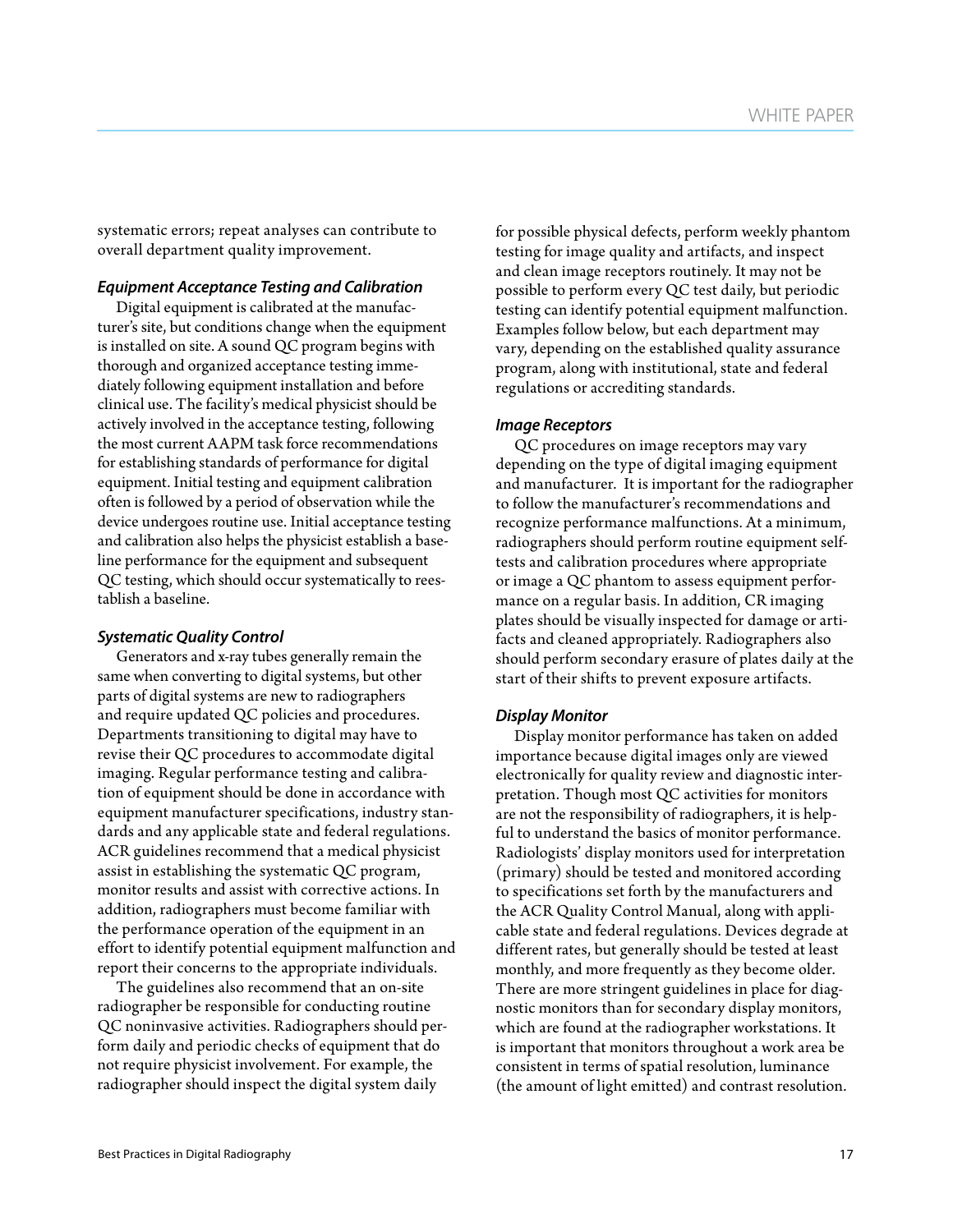Radiographers should physically inspect their digital workstation monitors daily. Physicists use Society for Motion Picture and Television Engineers (SMPTE) or AAPM test patterns as minimum QC checks for display monitors as well. A QC test pattern should be imaged and displayed to test normal operation and stored to compare results over time.

#### *Repeat Analysis*

A repeat analysis should be a component of any quality assurance program in radiology. The monitoring of repeats allows for the assessment of overall image quality, modification of examination protocols, the need for in-service education, and tracking of patient radiation exposures. Radiographers need to accurately identify and document the reason for a repeat image. Analysis of the department's repeat rate provides valuable information for process improvement and the overall performance of the radiology department, and helps minimize patient radiation exposure.

It is a best practice in digital radiography to implement a comprehensive quality assurance program that involves aspects of quality control and continuous quality improvement, including repeat analyses that are specific to the digital imaging system.

#### *Workplace Culture*

When departments convert to digital environments, the effects are felt beyond the demands of learning to operate new equipment. Digital imaging affects workflow within and outside of the radiology department. Although numerous personnel must adjust, the implementation of digital radiography affects radiographers more than any other staff members. The electronic transmission of images from radiographer to radiologist and other workflow issues have significantly reduced the amount of direct contact between the radiographer and the radiologist, thereby affecting their working relationship. Radiographers have less opportunity to discuss image quality or other issues with the radiologist. Only teamwork and open efforts at communication can ensure a smooth transition and an ongoing culture of quality, safety and efficiency. It is up to radiographers to personally emphasize a culture of safety

and professionalism and to pursue open discussions regarding digital radiography to learn from and support radiologists and other technologists.

#### *Safety and Professionalism*

Digital radiography is expected to improve workflow and patient throughput. As a result, radiographers often are expected to work faster or manage more patients. It is critical that radiographers continue to adhere to protocols and retain their responsibilities for patients even in this fast-paced environment. The potential for harm in performing radiologic examinations is high. A culture of safety and professionalism emphasizes patient safety and advocacy, and recognizes the radiographer's critical role as the professional who delivers radiation to patients. The American Registry of Radiologic Technologists (ARRT) Code of Ethics and ASRT Practice Standards for Medical Imaging and Radiation Therapy both emphasize professionalism and radiographers' participation in and adherence to patient safety activities. The ASRT Practice Standards also emphasize innovation and lifelong learning.

It is essential that radiographers continue to learn in an industry with technological advancements as the norm. Radiographers should learn from one another as well as from vendors, supervisors, physicians and formal education or continuing education programs. Most of all, a culture of safety and professionalism recognizes improvement and modification of systems and operations over punishment of individuals. Successful safety cultures are proactive, working to prevent error events. Prevention of errors requires transparent reporting without fear of reprisal and with the intent of continuous improvement. Thus, a strong teamwork environment is imperative.

#### *Promote Collaboration and Radiation Safety in the Workplace*

The culture of safety and improvement must take place within a fluid workforce. This can be positive if members approach it professionally and as a team. For example, ARRT data show that by 2015, the age of radiologic technologists in the workplace will "balance," and workers from the baby boom, generation X and generation Y demographics will each make up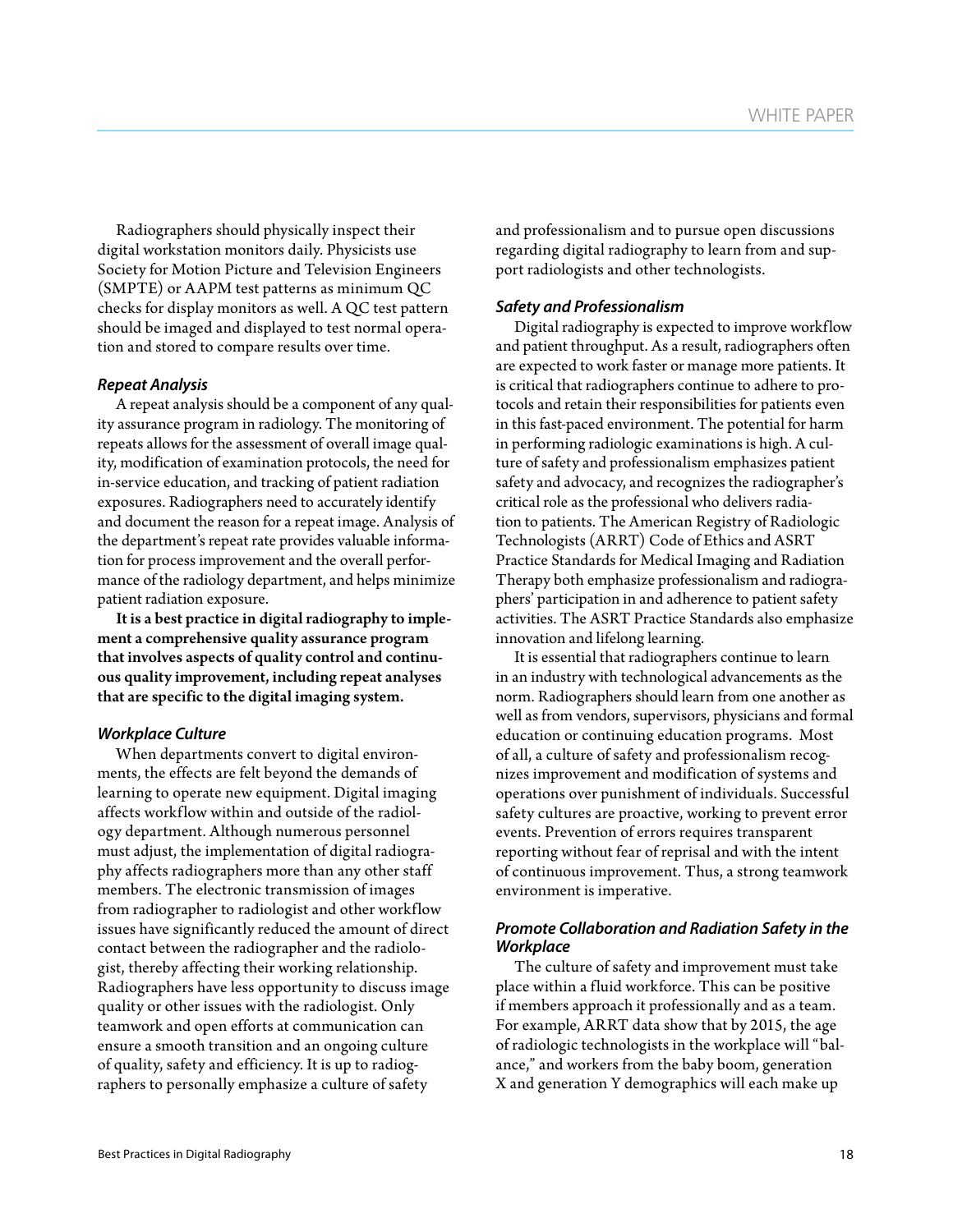about one-third of the workforce. In a 2011 ASRT workplace survey of hospital-based radiologic technologists, 11 percent of registered radiologic technologists said they had left the radiologic sciences field. Of those 11 percent, nearly 26 percent said they left because they retired.

Most recent graduates have been educated using digital radiography, and can contribute to the understanding of practicing radiographers regarding the technology and workflow. To do so, however, experienced radiographers must be open to the recent graduates' input. On the other hand, recent graduates must appreciate and respect the backgrounds and practical knowledge of experienced technologists.

Donnelly et al implemented a comprehensive approach to patient safety in a radiology department that included teamwork with other hospital departments, addressing staffing, opening communication and feedback mechanisms, teamwork, nonpunitive error responses and support from supervisors and hospital management for patient safety. The number of days between serious safety events increased nearly fourfold. Emphasizing teamwork and implementing formal safety programs can shift the culture toward one focused on overall patient safety instead of simply reporting errors or concerns about exposure alone.

A best practice in digital radiography is the development of a collaborative and supportive work team in which team members learn from one another and practice radiography safely and ethically.

#### **Applications Training and Support**

The ACR guideline for digital imaging recommends that radiographers performing digital examinations be trained to properly operate the systems they routinely use. The training should include image acquisition technology, image processing protocols, proper selection of protocol options for specific examinations, image review, EIs and radiation safety during procedures. Though it is appropriate for radiographers and their supervisors to rely on applications training to supply equipment-specific training in these skills, it is the responsibility of the radiographer to have base knowledge regarding digital radiography while using radiation exposure techniques and ALARA principles designed to minimize patient radiation exposure.

The ASRT Practice Standards state that radiographers should be educationally prepared and clinically competent to perform their jobs. Education and clinical preparation include being prepared to perform digital examinations should their departments use the technology. Managers should support these efforts, but it is the responsibility of radiographers to take advantage of the literature, seminars and other educational tools available to them to become clinically competent. The radiographer must retain all skills necessary for performing examinations and work cooperatively with radiologists to reduce radiation exposure.

The variation in vendor-specific features necessitates thorough and ongoing applications training for digital equipment. Radiology departments and radiographers should be proactive in seeking help from vendors, particularly during equipment installations and upgrades to provide appropriate training; however, vendors also must ensure that their applications specialists and support personnel are continuously trained and updated on changes to technology. Vendors and radiology department managers must work together to determine training expectations in advance, which includes preassessment and postassessment of trainees' skills and time expectations. Once applications trainers arrive on site, managers must support radiographers' attendance at training, and trainees must remain engaged throughout training completion. It also is essential that all members of the digital imaging team, including service engineers, have training and updated competencies in radiation protection.

## **Review of Best Practices**

The following best practices for digital radiography have been identified in this paper. This is not an allinclusive list but one that highlights the actions most pertinent to digital radiography, radiation safety and ethical practice.

It is best practice to:

- Select the appropriate exposure technique factors for the patient's size and condition, based on a planned exposure system, designed in collaboration with radiologists, to determine adequate image quality for diagnosis.
- Consistently include information regarding the image receptor exposure in the image data provided throughout the image archiving process.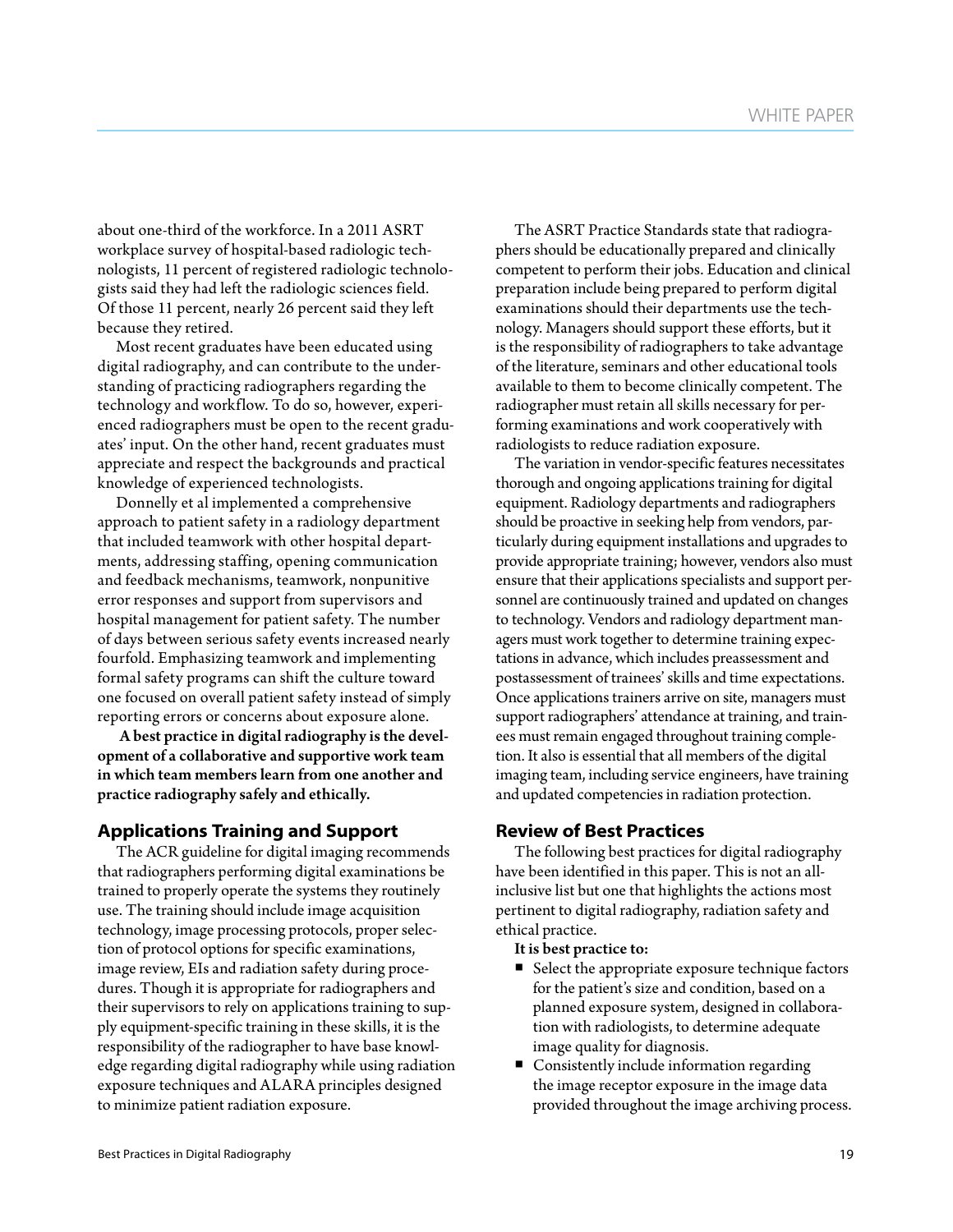- Carefully review the examination ordered to prevent potential duplication and to ensure appropriateness as related to the patient's history. If there is a possibility that the examination might be inappropriate, the radiographer then should consult with the radiologist and/or ordering physician to ensure the appropriate examination is being obtained.
- Follow the protocols and standards set by the department and actively participate in establishing and further developing protocols that ensure consistency of diagnostic-quality images and improved practices to reduce patient radiation dose. This is a critical best practice in digital radiography.
- Screen patients for potential pregnancy.
- Use the highest kVp within the optimal range for the position and part coupled with the lowest amount of mAs as needed to provide an adequate exposure to the image receptor.
- Use automatic exposure control (AEC) when indicated and use AEC that has been calibrated to the type of image receptor to provide a consistent exposure to the image receptor.
- Use exposure technique charts that are continuously improved and applicable to a wide range of patient ages and sizes.
- Collimate the x-ray beam to the anatomic area appropriate for the procedure.
- Apply electronic masking in a manner that demonstrates the actual exposure field edge to document appropriate collimation.
- **Electronic masking must not be applied over** anatomy that was contained in the exposure field at the time of image acquisition.
- Use lead shielding for anatomic parts that are adjacent to the x-ray field.
- **Consistently use lead anatomic side markers** captured on the original image during the x-ray exposure.
- Use a grid with specifications recommended by the digital imaging equipment vendor, generally for body parts that exceed 10 cm.
- Use immobilization devices when needed and prevent repeat exposures by appropriately positioning the patient.
- Take appropriate actions to follow ALARA principles, radiation protection, proper positioning, immobilization and size-appropriate exposure techniques in pediatric digital radiography.
- Become familiar with the specific exposure indicator standards for equipment and with the standardized EI as it becomes available in new and upgraded equipment used for digital radiography.
- Effectively use the EI and deviation index to determine whether adequate exposure has reached the image receptor.
- Evaluate EI values, along with image quality to determine whether the digital image meets departmental standards.
- Recognize that because the EI has limitations and other variables can affect the value, carefully assess whether a repeat examination is necessary.
- Recognize image artifacts and prevent future artifacts from occurring by properly maintaining or acquiring service for the digital radiography equipment.
- Select the correct processing menu for an examination to ensure image quality.
- Electronically record exposure techniques, EI and dose data with the radiographic image to allow for assessment and refinement of technique selection practices.
- **Implement a comprehensive quality assurance** program that involves aspects of quality control and continuous quality improvement, including repeat analyses that are specific to the digital imaging system.
- Develop a collaborative and supportive work team in which team members learn from one another and practice radiography safely and ethically.

## **Recommendations**

This committee makes several recommendations for the future of digital radiography based on best practices to help ensure continued quality and improved patient safety:

■ Industry societies and vendors must continue to work together to improve standardization of exposure indicator values. This includes consistency in exposure indicators and standard deviation indexes.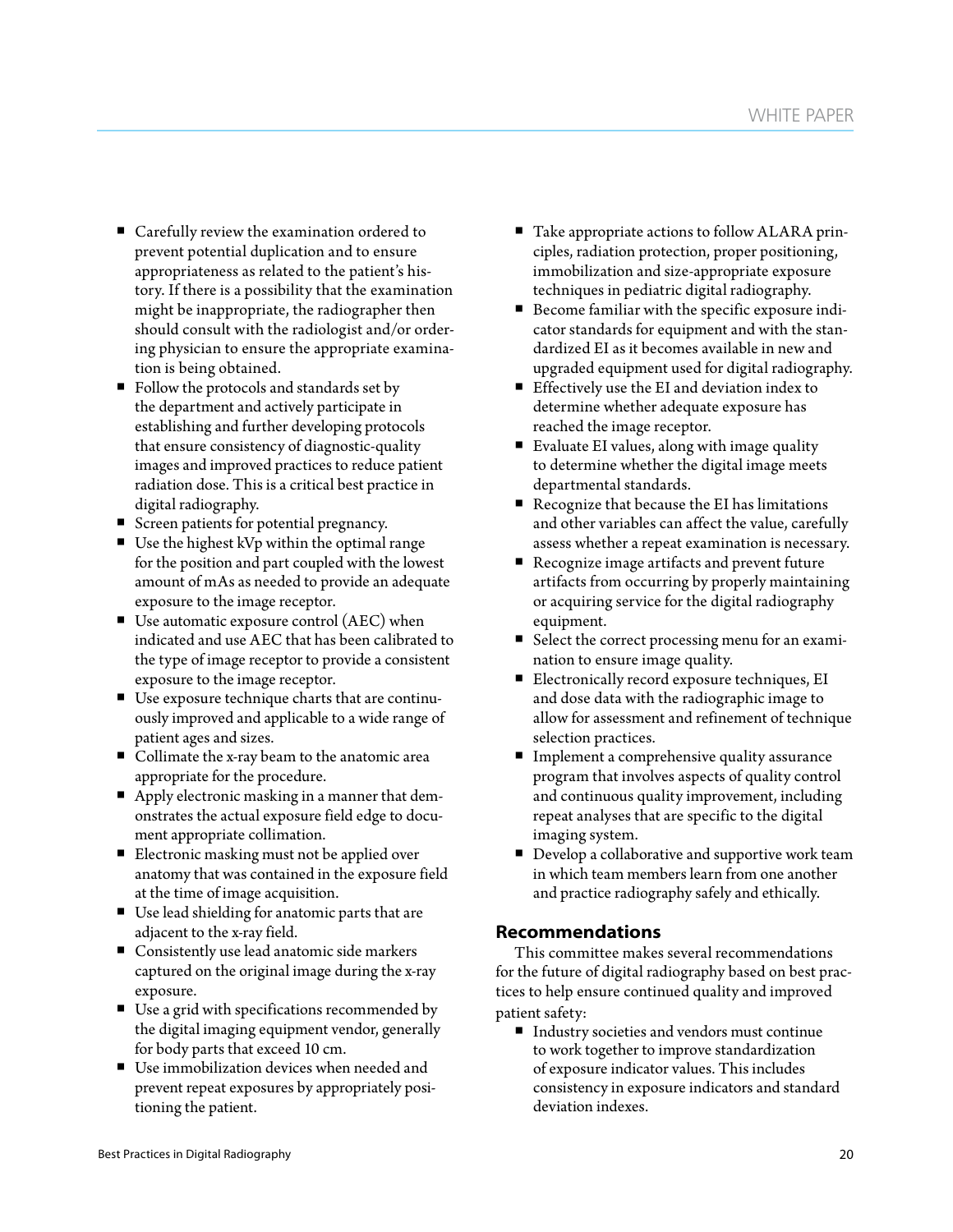- Equipment manufacturers should provide radiographers access to EI and DI information clearly displayed on each image when viewed and retained as part of the PACS DICOM headers to ensure accurate exposures and data recording.
- At the institutional level, all radiology departments should develop and post exposure technique charts with radiologist and radiologic technologist involvement; the charts must identify acceptable exposure indicator ranges.
- Members of the radiology team must collaborate to promote patient radiation safety. This includes medical physicists, radiologists, radiologic technologists and radiographers just graduating from programs who have a more formal education involving digital imaging skills.
- Radiographers, equipment manufacturers and physicists should investigate and perform research into grid construction as appropriate for digital imaging.
- Radiographers, equipment manufacturers and physicists should investigate and perform research to further investigate kVp effects on patient dose and the use of 15 percent increases (the 15 percent rule) in digital radiography image receptor systems.
- Ensure that managers, radiologic technologists and applications trainers collaborate to prepare for applications training and base knowledge before training begins on digital equipment.
- Institutions that care for children must develop radiologic and digital imaging equipment protocols for pediatric radiography.

## **Bibliography**

- 1. The Alliance for Radiation Safety in Pediatric Imaging. Image Gently website. www.pedrad.org/associations/5364/ ig/?page=365. Accessed April 2, 2012.
- 2. The Alliance for Radiation Safety in Pediatric Imaging. Implementation manual. Image Gently digital radiography safety checklist. ImageGently.org. www.pedrad.org/ associations/5364/files/Attachment%20C.FINAL%20 Implementation%20Manual.pdf. Accessed December 28, 2011.
- 3. American Association of Physicists in Medicine. Acceptance testing and quality control of photostimulable storage phosphor imaging systems. Report of AAPM Task Group

10. www.aapm.org/pubs/reports/RPT\_116.pdf. Published October 2010. Accessed January 27, 2012.

- 4. American Association of Physicists in Medicine. An exposure indicator for digital radiography. Report of Task Group 116. www.aapm.org/pubs/reports/RPT\_116.pdf. Published July 2009. Accessed January 27, 2012.
- 5. American College of Radiology. ACR Appropriateness Criteria. www.acr.org/SecondaryMainMenuCategories/ quality safety/app criteria.aspx. Accessed March 30, 2012.
- 6. American College of Radiology. Dose Index Registry. https://nrdr.acr.org/Portal/DIR/Main/page.aspx. Accessed April 16, 2012.
- 7. American College of Radiology. Practice guidelines and technical standards. www.acr.org/ SecondaryMainMenuCategories/quality\_safety/guidelines. aspx. Accessed March 29, 2012.
- 8. American College of Radiology. Practice guideline for digital radiography. www.acr.org/ SecondaryMainMenuCategories/quality\_safety/guidelines/dx/digital\_radiography.aspx. Published 2007. Accessed December 28, 2011.
- 9. American Registry of Radiologic Technologists. ARRT Standards of Ethics. www.arrt.org/pdfs/Governing-Documents/Standards-of-Ethics.pdf. Published September 1, 2011. Accessed March 29, 2012.
- 10. American Society of Radiologic Technologists. Background information on state and federal licensure laws. www.asrt. org/content/GovernmentRelations/LegislativeGuidebook/ LicensureBackgroundInfo.aspx. Accessed April 20, 2012.
- 11. American Society of Radiologic Technologists. Computed radiography/direct radiography survey. Albuquerque, NM: American Society of Radiologic Technologists; 2010.
- 12. American Society of Radiologic Technologists. The Practice Standards for Medical Imaging and Radiation Therapy. www.asrt.org/media/pdf/practicestds/GR11\_Rad\_PS.pdf. Effective June 19, 2011. Accessed March 29, 2012.
- 13. American Society of Radiologic Technologists. Radiologic Sciences Workplace Survey 2011. www.asrt.org/Media/ pdf/Research/RSWorkplaceSurvey2011.pdf
- 14. Amis ES, Butler PF, Applegate KE, et al. American College of Radiology white paper on radiation dose in medicine. *J Am Coll Radiol.* 2007;4(5):272-284.
- 15. Bowden L, Faulkner R, Clancy C, et al. Doses under automatic exposure control (AEC) for direct digital radiographic (DDR) x-ray systems. *Radiat Prot Dosimetry.* 2011;147(1- 2):210-214.
- 16. Busch HP, Faulkner K. Image quality and dose management in digital radiography: a new paradigm for optimization. *Radiat Prot Dosimetry.* 2005;117(1-3):143-147.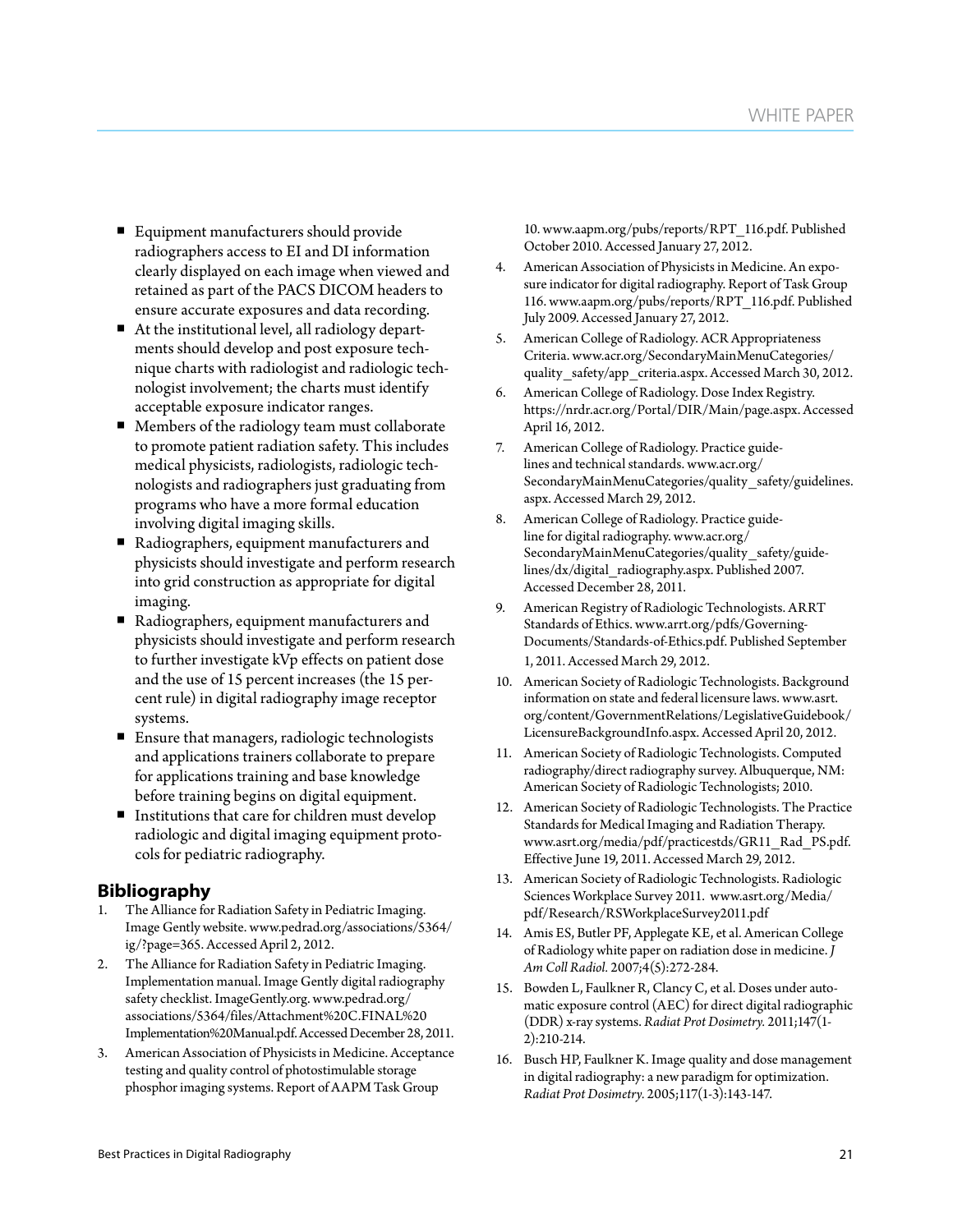- 17. Bushong S. *Radiologic Science for Technologists: Physics, Biology and Protection.* 9th ed. St Louis, MO: Elsevier/ Mosby; 2008: 422; 459-465.
- 18. Carroll QB. *Radiography in the Digital Age.* Springfield, IL:Charles C Thomas Publisher Ltd;2011.
- 19. Carter C, Viele B. *Digital Radiography and PACS.* St Louis, MO: Elsevier/Mosby; 2008:80-108.
- 20. Castañon PG, España Lopez ML, Fernandez Bedoya V, Bermudez Luna R, Rodriguez Martin G. A dose index as a tool to estimate paediatric patient doses in digital projection radiography [epub ahead of print]. *Radiat Prot Dosimetry.*  2011;Jul 20.
- 21. Charnock P, Connolly PA, Hughes D, Moores BM. Evaluation and testing of computed radiography systems. *Radiat Prot Dosimetry.* 2005;114(1-3):201-207.
- 22. Chotas HG, Dobbins JT III, Ravin CE. Principles of digital radiography with large-area, electronically readable detectors: a review of the basics. *Radiology.* 1999;210(3):595-599.
- 23. Compagnone G, Pagan L, Baleni MC, Calzolaio FL, Barozzi L, Bergamini C. Patient dose in digital projection radiography. *Radiat Prot Dosimetry.* 2008;129(1-3):135-137.
- 24. Donnelly LF, Dickerson JM, Goodfriend MA, Muething SE. Improving patient safety: Effects of a safety program on performance and culture in a department of radiology. AJR Am J Roentgenol. 2009;193(1):165-171.
- 25. Fauber TL. Exposure variability and image quality in computed radiography. Radiol Technol. 2009;80(3):209-215.
- 26. Frank ED, Long B, *Smith BJ. Merrill's Atlas of Radiographic Positioning & Procedures Volume 1.* 12th ed. St Louis, MO: Elsevier/Mosby; 2012:36-40.
- 27. Gogos KA, Yakoumakis EN, Tsalafoutas IA, Makri TK. Radiation dose considerations in common pediatric x-ray examinations. Pediatr Radiol. 2003;33(4):236-240.
- 28. Harvey D. Technology update: direct digital radiography. Radiology Today website. www.radiologytoday.net/archive/ rt1011p26.shtml. Published October 2011. Accessed March 28, 2012.
- 29. Hawk N, Elmore A. Effects of AEC chamber selection on patient dose and image quality. *Radiol Technol.*  2009;80(5):411-419.
- 30. Image Gently. www.pedrad.org/associations/5364/ig/. Accessed April 2, 2012.
- 31. Image Wisely. About us. www.imagewisely.org/About-Us. Accessed June 2, 2012.
- 32. Johnson CD, Miranda R, Osborn HH, et al. Designing a safer radiology department. AJR Am J Roentgenol. 2012;198(2): 398-404.
- 33. Langer SG, Ramthun S, Bender C. Introduction to digital medical image management: departmental concerns. *AJR*

*Am J Roentgenol.* 2012;198(4):746-753.

- 34. Körner M, Weber CH, Wirth S, Pfeifer KJ, Reiser MF, Treitl M. Advances in digital radiography: physical d and system overview. *Radiographics.* 2007;27(3):675-686.
- 35. Kostova-Lefterova D, Taseva D, Ingilizova K, Hristova-Popova J, Vassileva J. Potential for optimization of paediatric chest x-ray
	- examination. *Radiat Prot Dosimetry.* 2011;147(1-2):168-170.
- 36. Krupinski EA, Williams MB, Andriole K, et al. Digital radiography image quality: image processing and display. *J Am Coll Radiol.* 2007;4(6):389-400.
- 37. Matthews K, Brennan PC. Optimisation of x-ray examinations: General principles and an Irish perspective. *Radiography.* 2009;15:262-268.
- 38. Mazzocchi S, Belli G, Busoni S, et al. AEC set-up optimization with computed radiography imaging. *Radiat Prot Dosimetry.* 2005; 117(1, 3):169-173.
- 39. Mettler FA, Bhargavan M, Faulkner K, et al. Radiologic and nuclear medicine studies in the United States and worldwide: Frequency, radiation dose, and comparison with other radiation sources—1950-2007. *Radiology.* 2009;253(2):520-531.
- 40. Moores BM, Regulla D. A review of the scientific basis for radiation protection of the patient. *Radiat Prot Dosimetry.*  2011;147(1-2):22-29.
- 41. Nitrosi A, Borasi G, Nicoli F, et al. A filmless radiology department in a full digital regional hospital: quantitative evaluation of the increased quality and efficiency. *J Digit Imaging.* 2007;20(2):140-148.
- 42. Papp J. *Quality Management in the Imaging Sciences.* 4th ed. St Louis, MO:Mosby; 2011: 137-138.
- 43. Platt JM, Sturdwich RM. The application of anatomical side markers during abdominal and IVU examinations: An investigation of practice prior to and postinstallation of computed radiography (CR). Radiography. 2009;15:292-299.
- 44. Pongnapang N. Practical guidelines for radiographers to improve computed radiography image quality [epub]. Biomed Imaging Interv J. 2005;1(2). www.ncbi.nlm.nih. gov/pmc/articles/PMC3097595/pdf/biij-01-e12.pdf. Accessed March 23, 2012.
- 45. Powers K. New generation of students equals new generation of leaders. Presented at: ASRT Educational Symposium; June 16, 2011. Albuquerque, NM.
- 46. Rehani MM, Vano E. Medical radiation protection in the next decade. *Radiat Prot Dosimetry.* 2011; 147(1-2):52-53.
- 47. Rehani MM, Frush DP. Patient exposure tracking: The IAEA Smart Card project. *Radiat Prot Dosimetry.*  2011;147(1):314-316.
- 48. Research and markets: The global digital radiography market to grow at a CAGR of 3.3 percent over the period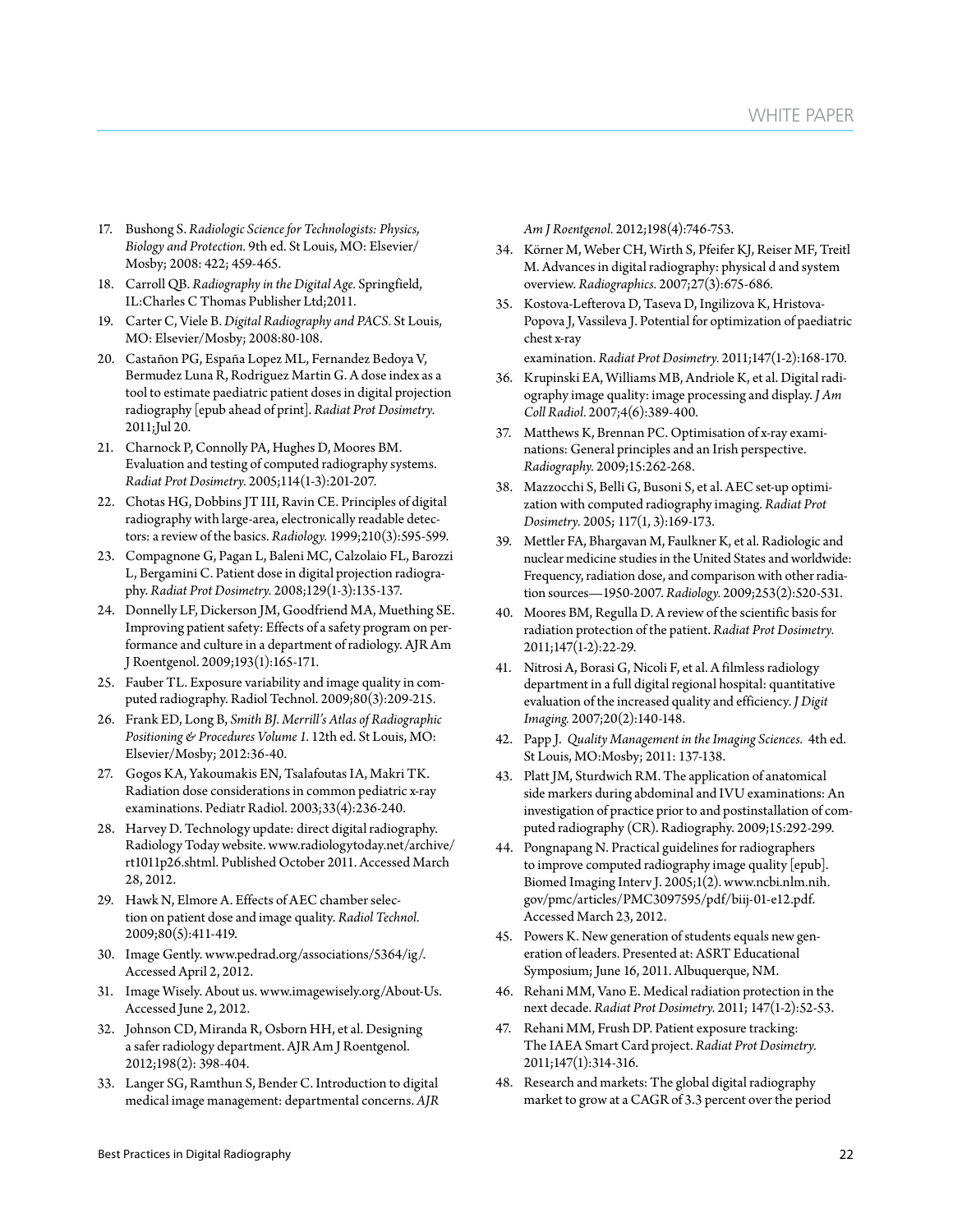2010-2014 according to new analysis [press release]. Business Wire website. www.businesswire.com/news/ home/20110920007118/en/Research-Markets-Global-Digital-Radiography-Market-Grow. Published September 20, 2011. Accessed March 28, 2012.

- 49. Schauer DA, Linton OW. National Council on Radiation Protection and Measurements report shows substantial medical exposure increase. *Radiology.* 2009;253(2):293-298.
- 50. Seeram E. *Digital Radiography: An Introduction.* Clifton Park, NY: Delmar, Cengage Learning; 2011.
- 51. Seibert JA. Technical issues. Presented at: CR/DR Summit; February 2010; St Louis, MO. http://rfs.acr.org/imagegently/2009/09\_04.html. Accessed April 12, 2012.
- 52. Seibert JA, Morin RL. The standardized exposure index for digital radiography: an opportunity for optimization of radiation dose to the pediatric population. Pediatr Radiol. 2011;41(5):573-581.
- 53. Slovis TL. Where we were, what has changed, what needs doing: a decade of progress. *Pediatr Radiol.* 2011;41(suppl 2):S456-S460.
- 54. Soboleski D, Theriault C, Acker A, Dagone V, Manson D. Unnecessary irradiation to non-thoracic structures during pediatric chest radiography. *Pediatr Radiol.* 2006;36:22-25.
- 55. Tsalafoutas IA, Blastaris GA, Moutsatsos AS, Chios PS, Efstathopoulos EP. Correlation of image quality with exposure index and processing protocol in a computed radiography system. *Radiat Prot Dosimetry.* 2008;130(2):162-171.
- 56. U.S. Food and Drug Administration. Public workshop – device improvements for pediatric x-ray imaging, July 16, 2012. www.fda.gov/MedicalDevices/NewsEvents/ WorkshopsConferences/ucm301989.htm. Updated June 6, 2012. Accessed June 6, 2012.
- 57. Vano E. Global view on radiation protection in medicine. *Radiat Prot Dosimetry.* 2011;147(1-2):3-7.
- 58. Waaler D, Hofmann B. Image rejects/retakes—radiographic challenges. Radiat Prot Dosimetry. 2010;139(1-3):375-379.
- 59. Walsh C, Gorman D, Byrne P, Larkin A, Dowling A, Malone JF. Quality assurance of computed and digital radiography systems. *Radiat Prot Dosimetry.* 2008;129(1-3):271-275.
- 60. Weiss MF. The profit center: part 13 radiology as factory work? AuntMinnie.com.
- 61. www.auntminnie.com/index.aspx?d=1&Sec=sup&Sub= imc&Pag=dis&ItemId=90213. Published April 13, 2010. Accessed July 13, 2010.
- 62. Willis CE, SLovis TL. The ALARA concept in pediatric CR and DR: dose reduction in pediatric radiographic exams—a white paper conference executive summary. *Pediatr Radiol.* 2004;34 (suppl 3):S162-S164.
- 63. Willis CE. Strategies for dose reduction in ordinary radiographic examinations using CR and DR. *Pediatr Radiol.*  2004;34(suppl 3):S196-S200.
- 64. World Health Organization. Medical imaging specialists call for global referral guidelines. WHO website. www.who.int/ ionizing radiation/medical exposure/referral guidelines. pdf. Published March 2010. Accessed April 3, 2012.
- 65. Zetterberg LG, Espeland A. Lumbar spine radiography poor collimation practices after implementation of digital technology. *Br J Radiol.* 2011;84(1002):566-569.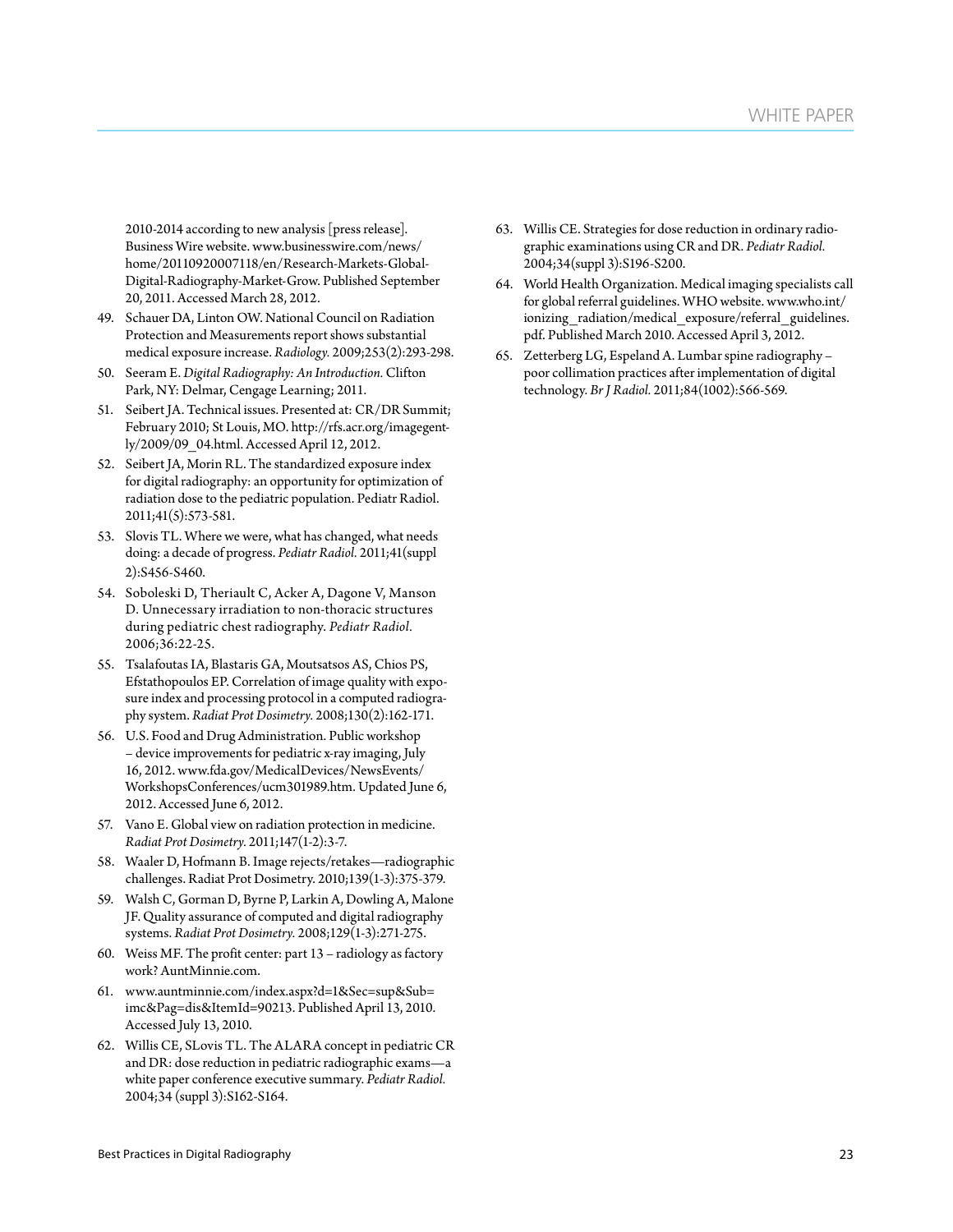## **Glossary**

Bit depth. The number of bits, or binary digits, per pixel. They encode the signal intensity (gray scale) of each pixel for the digital image.

Collective dose. A measure of the total amount of effective dose multiplied by the size of the exposed population. Usually measured in units of person-rem or person-sievert, or man-rem or man-sievert.

Computed radiography (CR). The imaging system, most often cassette-based, that requires the cassette to be manually inserted into a plate reader. CR uses photostimulable phosphor technology to capture images that are then scanned by a laser to release the energy absorbed, which is then to produce digital data that are converted to an image.

Contrast resolution: also known as gray-scale resolution. This is a digital system's ability to display objects at different signal (x-ray) intensities so that they can be easily distinguished.

DICOM. Digital Imaging and Communications in Medicine. DICOM is a standard developed to interconnect medical digital imaging devices. The standard is sponsored by the ACR and NEMA and aims to have both a standard image file format and a standard communications protocol.

Digital radiography. Any form of radiography in which the acquisition and display of the image are electronic in nature; the imaging system may be cassettebased or cassette-less This may include CR or DR as defined in this glossary.

Direct digital radiography (DR). The imaging system may be cassette-based or cassette-less. DR may use a flat- panel with thin-film transistor or a charge-coupled device. The image reading process occurs immediately after the termination of the exposure and does not require the radiographer to initiate the reading process.

Effective dose. Effective dose is the quantity that relates more closely to stochastic radiation risk. The

effective dose totals the absorbed dose to tissues and the weighting factors that apply to particular tissues or organs being irradiated.

Exposure indicator (EI). A quantitative method, expressed as an EI value, to estimate the incident radiation exposure required to acquire a diagnostic-quality radiograph. The EI is called by many other names, depending on the vendor.

Gray scale. The different shades of gray that a computer system can store and display in relation to the number of bits the system uses to digitize images.

Luminance. The measure that describes the amount of light that passes through or is emitted from a surface. In DR, this is the display monitor.

Pixel. A picture element, or the smallest component of a digital image and piece of information that a digital monitor can display. Pixels are represented by numerical codes.

Spatial resolution. Spatial resolution is the ability to differentiate between small and adjacent objects. It is measured in line pairs per millimeter (lp/mm).

Standard deviation index (DI). An index that provides feedback based on signal-to-noise ratio and the target index value for each digital examination. The purpose of the index is to help radiographers know if the technique they used for a specific examination was appropriate for optimal display of the anatomy of interest.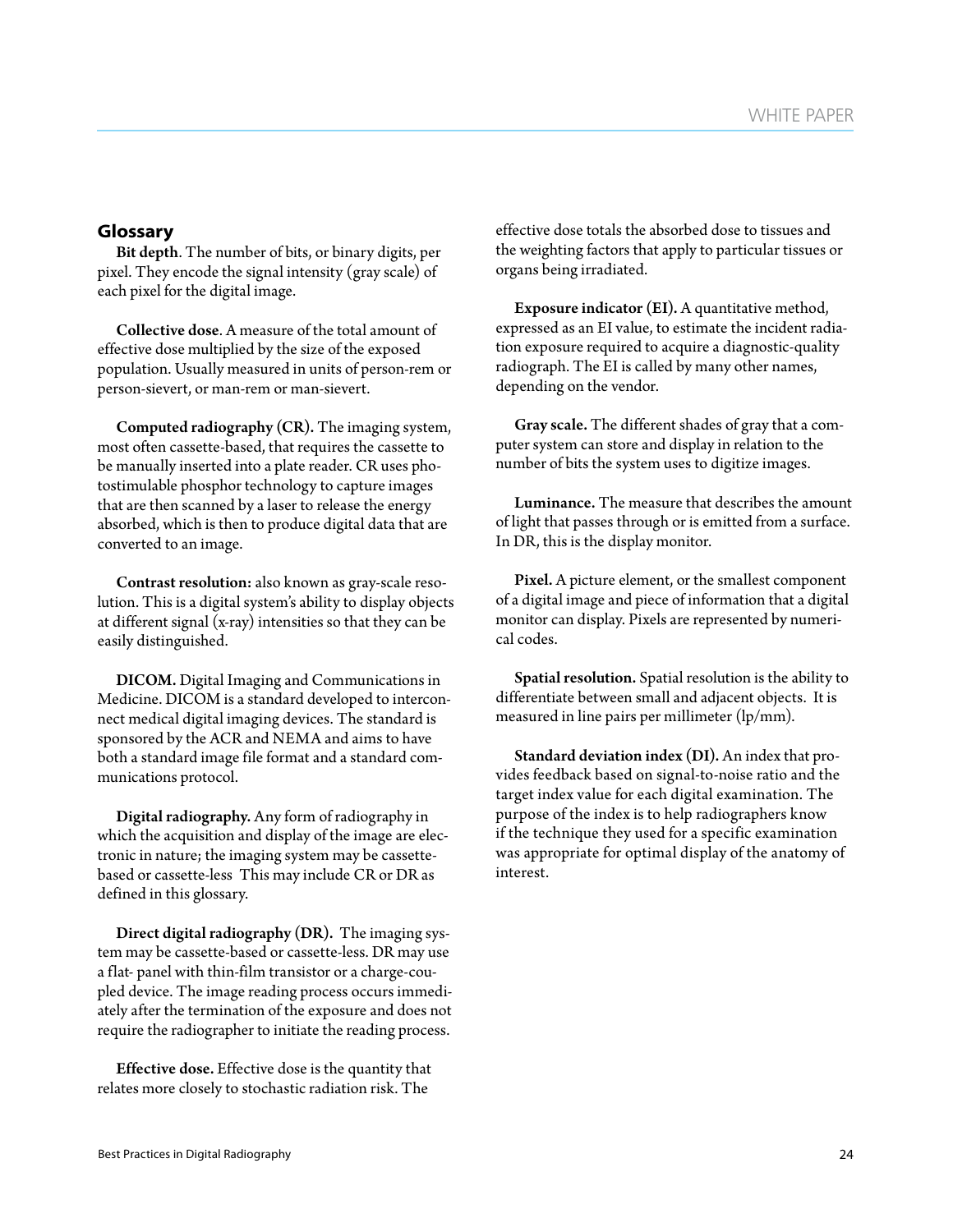## **Exposure Indicators**

Exposure indicators (EIs) vary among manufacturers, and even have different names, symbols and units. This chart shows a list of select manufacturers and details regarding their EIs as of 2011.

| Manufacturer                   | El Name                            | El Symbol    | <b>Units</b>      | <b>Exposure Dependence</b>                                                                                                                       | <b>Detector Calibration</b><br>Conditions                       |
|--------------------------------|------------------------------------|--------------|-------------------|--------------------------------------------------------------------------------------------------------------------------------------------------|-----------------------------------------------------------------|
| Agfa                           | Log of median of<br>histogram      | 1gM          | Bels              | $1qM + 0.3 = 2X$                                                                                                                                 | 400 speed class, 75 kVp + $1.5$<br>mm Cu; 1gN = 1.96 @ 2.5 µGy  |
| Alara CR                       | Exposure indicator<br>value        | EIV          | <b>Mbels</b>      | $EIV + 300 = 2X$                                                                                                                                 | 1 mR @ RQA5, 70 kV, +21 mm<br>$A1 \implies EIV = 2000$          |
| Canon                          | Reached exposure<br>value          | <b>REX</b>   | Unitless          | for brightess=c1, contrast=c2,<br>$REX$ $\alpha$ $X$ (mR) <sup>1</sup>                                                                           | brightness = $16$ , contrast = $10$ ,<br>$1 \text{ mR} = 106^1$ |
| Canon                          | EXP                                | EXP          | Unitless          | $EXP = X$                                                                                                                                        | 80 kVp, 26 mm<br>A1, HVL=8.2 mm<br>A1, DFEI=1.5                 |
| Carestream<br>(formerly Kodak) | Exposure index                     | EI           | Mbels             | $EI + 300 = 2X$                                                                                                                                  | 80 kVp. 1.0 mm<br>A1 + 0.5 mm Cu; EI=2000 @<br>1mR              |
| Fujifilm                       | S value                            | S            | Unitless          | 200/S X (mR)                                                                                                                                     | 80 kVp, 3 mm<br>A1 "total<br>filtration"<br>S=200 @ 1 mR        |
| GE                             | Uncompensated<br>detector exposure | <b>UDExp</b> | µGy air<br>kerma  | UDExp $\alpha$ X ( $\mu$ Gy)                                                                                                                     | 80 kVp, standard filtration, no<br>grid                         |
| GE                             | Compensated<br>detector exposure   | CDExp        | µGy air<br>kerma  | $C$ DExp $\alpha$ X ( $\mu$ Gy)                                                                                                                  | kVp, grid, and additional filter<br>compensation                |
| GE                             | Detector exposure<br>index         | DEI          | Unitless          | DEl≈ratio of actual exposure<br>to expected exposure scaled<br>by technique, system param-<br>eters. Expected exposure can<br>be edited by user. | Not available.                                                  |
| Konica                         | Sensitivity number                 | $\mathsf S$  | Unitless          | for QR=k, 200/S a X(mR)                                                                                                                          | For QR=200, 80 kVp, S=200 @<br>$1 \, mR$                        |
| Philips                        | Exposure index                     | $E$          | Unitless          | 1000/X (µ Gy)                                                                                                                                    | RQA5, 70 kV + 0.6 mm Cu,<br>HVL=7.1 mm A1                       |
| Siemens                        | Exposure index                     | E1           | µ Gy air<br>kerma | $X(\mu Gy)=E1/100$                                                                                                                               | RQA5, 70 kV+0.6 mm Cu,<br>$HVL=6.8$ mm A1                       |